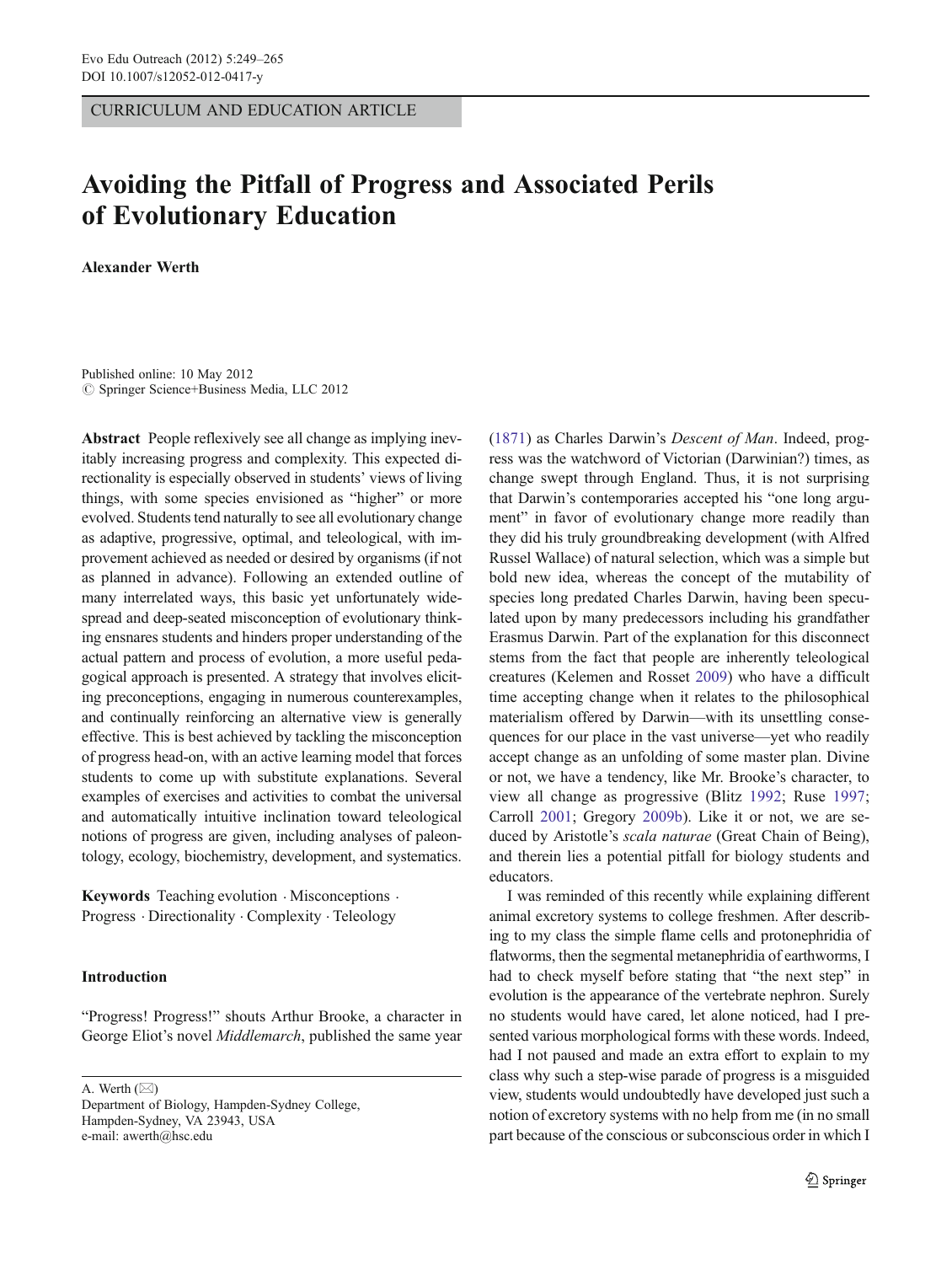presented them). This is a natural, intuitive inclination for everyone (Kelemen [2003\)](#page-15-0), and it is precisely why teachers of evolutionary concepts must check, as best they can, hardwired prejudices at the door. We must choose the words we use carefully, but it is not enough merely to replace the terms "primitive" and "derived" with plesiomorphic and apomorphic—these tongue-twisting words, though proper, frequently confuse, and the original prejudice often goes uncorrected.

The chief problem is that we need to learn lessons of evolution by observing nature directly, not through a lens of cultural expectations. Because principles of evolution and organismal design often run counter to what upbringing and intuition tell us, teachers must be especially careful to dispel rather than confirm familiar yet faulty myths and misconceptions (Nelson [2008](#page-15-0)). This paper presents suggestions gleaned from two decades of careful scrutiny while teaching evolutionary biology, and especially from an in-depth, quantitative ten-year longitudinal survey of evolutionary education (using anonymous questionnaires; results reported in Werth [2009\)](#page-16-0) meant to break bad habits and instill good habits in biology educators. The list could be longer, but numerous websites and publications already deal with general misconceptions surrounding evolution. This paper instead focuses particularly on common fallacies associated, erroneously, with misbegotten evolutionary notions of progress, along with detailed suggestions for how to correct such misconceptions and, importantly, how to avoid them in the first place.

# A Suite of Misconceptions Relating to the View of Evolution as Progress

"New and Improved": The Crucial Importance of Unlinking "Different" from "Higher and Lower"

As with the excretory system example cited above, when I contrast the incompletely divided heart of amphibians and reptiles with the fully divided four-chambered heart of birds and mammals, I am careful not to refer to the former condition as an inferior forerunner of the latter. As I make clear, frogs are perfectly happy being frogs, thank you they are not trying to ascend an evolutionary ladder on a trek toward humanity (Mead [2009\)](#page-15-0). Amphibians and reptiles have been successful on their own as measured by diversity, abundance, and evolutionary time span. If they were not, they would not have survived.

Indeed, the incomplete division of the ventricle can be seen as a useful adaptation given that many amphibians and reptiles undergo prolonged periods of apnea (breath-holding), in which a circulatory shunt bypassing the lungs and diverting blood instead to the systemic circulation is highly effective (Hill et al. [2008\)](#page-15-0). The more active endothermic birds and mammals, with their high metabolic rates, have no use for such an adaptation. In other words, the incompletely divided heart can, and probably should, be seen as advantageous rather than limiting. To amphibians and reptiles, it is a benefit, not a drawback. Why is it seldom presented this way? It is because the notion of inevitably increasing progress (Ruse [1997;](#page-16-0) Carroll [2001\)](#page-14-0) is a difficult snare to avoid, even for trained biologists. When viewed from the human perspective, it is easy to fall into the trap of equating "different" with "inferior." No less an authority than Darwin himself admonished, "Never use the words higher and lower" (Desmond and Moore [1994\)](#page-15-0). We expect that all change is for the better and that any derived taxon or condition is not only new but "improved" from the "primitive" (ancestral) condition. Natural selection produces highly complex structures (Petto and Mead [2008](#page-15-0)), but evolution sometimes leads to less complexity (e.g., mammalian skulls have fewer bony elements and moving parts than the reptilian skulls they evolved from). As with the cases of excretory systems and hearts, different does not imply better or worse. Consider, as another example, the fact that humans, like other vertebrates, raise cardiac output by increasing heart rate, whereas invertebrates tend to boost cardiac output by increasing stroke volume instead. Both solutions achieve the desired outcome, though in entirely different ways. Can we say that one solution is better?

Living Fossils and Dead Fossils: Does Paleontology Support the Notion of Increasing Complexity?

McShea ([1991,](#page-15-0) [1996,](#page-15-0) [2001](#page-15-0)) claims that, although the idea of rising complexity throughout evolutionary history is widespread and deeply entrenched, the empirical evidence for this claim is spotty and depends on the eye of the beholder (Gregory [2008a](#page-15-0); Petto and Mead [2008](#page-15-0)). For example, the evolution of some segmented animal phyla involved an apparent loss or fusion of various body segments into a smaller number of simpler and stronger if more diverse segments. An example repeatedly cited by McShea ([1991,](#page-15-0) [1993](#page-15-0)) involves the evolution of the vertebrate spine: A survey of mammalian lineages shows an equal number of increases and decreases in complexity. The origin of the tetrapod vertebral column (holospondylous and monospondylous, meaning with a single fused centrum per body segment) from that of ancestral fishes likewise demonstrates a marked decrease in vertebral complexity. With a little effort, one can easily think of other examples where organisms have evolved to be less complex, such as endoparasites losing organ systems, avian lineages leading to flightless species, or snakes, whales, and other tetrapods losing limbs. In the case of aquatic ancestors leading to terrestrial descendants that later returned to the sea, this involved an abrupt about-face or reversal of "progress."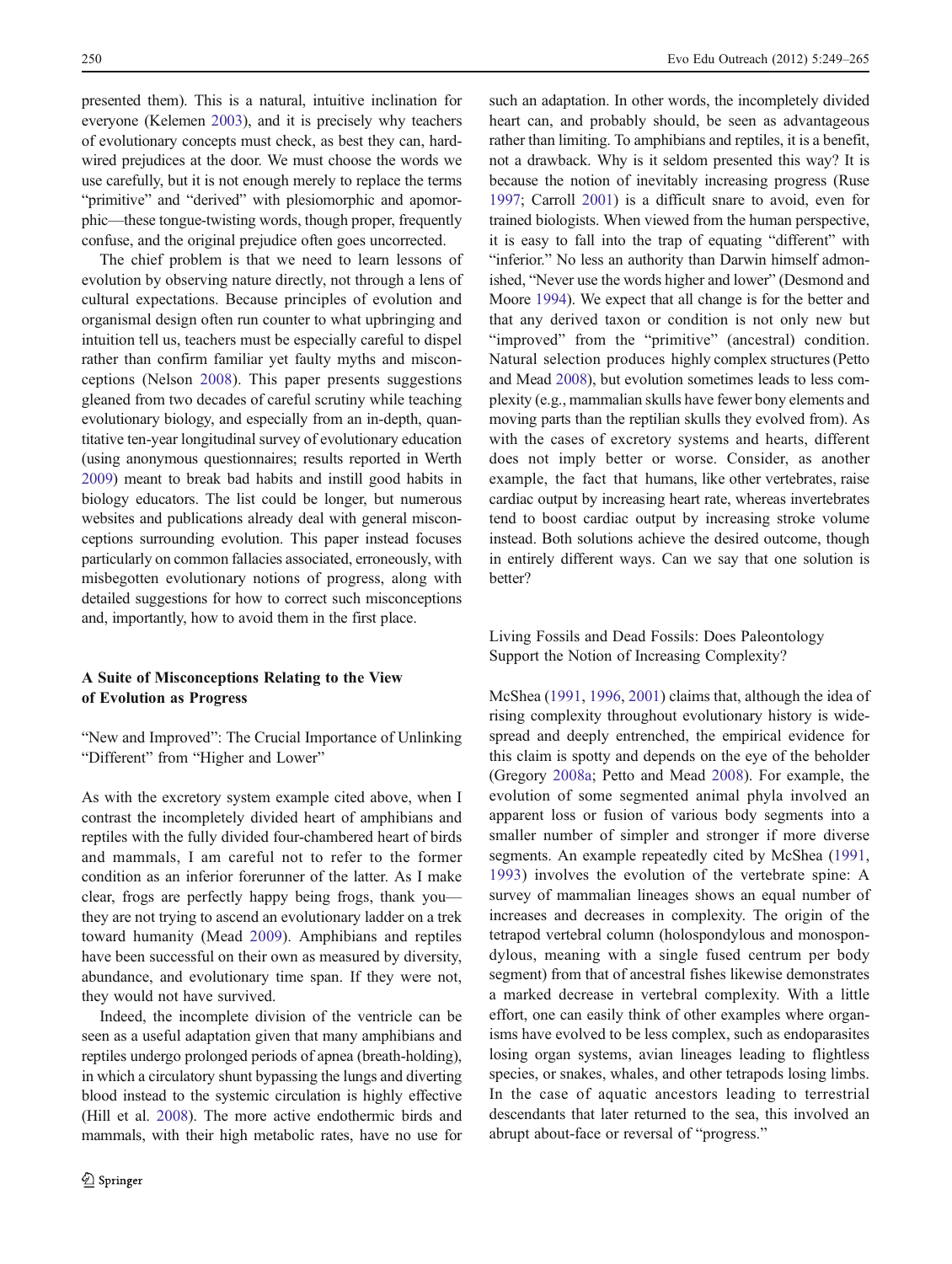Counterintuitively, "higher" organisms do not necessarily have larger genomes than "lower" taxa. Humans have fewer genes than many plant species and fewer base pairs than many plants, invertebrates, fishes, amphibians, and protists (Raven et al. [2007\)](#page-16-0). A decade ago, biologists presumed that the human genome included perhaps a quarter of a million genes, but the current best estimate involves a tenfold decrease (to 25,000 or so), though we now understand that with alternative gene splicing, a smaller number of genes can produce large numbers of polypeptides and highly complex phenotypes.

Still, McShea and Brandon argue ([2010\)](#page-15-0) that "in any evolutionary system where there is variation and heredity, there is, in the absence of constraint, a tendency for diversity and complexity to increase." Such constraints may be intrinsic (e.g., genetic) or extrinsic (environmental), and this may be why some "living fossils," including horseshoe crabs and horsetail (Equisetum) plants, have scarcely changed if at all over hundreds of millions of years. Countless other examples of apparent evolutionary stasis (at least in morphology) can be cited, ranging from brachiopods, lungfish, lampreys, coelacanths, and the chambered nautilus to lycopods, cycads, tree ferns, and other plants including the ginkgo, dawn redwood, and Wollemi pine. It is useful to remind students of Van Valen's "Red Queen" hypothesis [\(1973](#page-16-0)), which holds that—like the Queen of Hearts in Alice in Wonderland, who claimed that "It takes all the running you can do, to keep in the same place"—organisms exist in complex ecological webs and often evolve mainly to keep up with constant changes in the biotic or abiotic parts of their ecosystems. It may well be that "living fossils" have evolved greatly in biochemistry, physiology, or behavior (or just in non-coding DNA, with the ceaseless ticking of the molecular clock), even if such changes are not apparent in divergence of form from specimens in the fossil record.

#### King of the Hill: Can Some Species be "More Evolved"?

Students often speak of species that are "more evolved." It is hard to know exactly what this means. Are not all extant organisms equally evolved? My guess is that even while accepting biological evolution, people cannot break free from the tyranny of Aristotle's "Great Chain of Being," with humans enthroned as "King of the Hill." We forget that, since the lineages of amphibians and amniotes diverged, both groups have had the same time period over which to change. In other words, they are equally distant from their most recent common ancestor. As Dawkins [\(2004](#page-14-0)) warns, we must be cautious when we say, for instance, that onychophoran velvet worms (Peripatus) "bridge the gap" between annelids and arthropods. What gap? If we think of evolution in terms of a progressive chain or ladder, it is easy to envision missing links or steps. But this is surely an unrealistic view (Schwenk [2002](#page-16-0)). We imagine all fossil forms as

ancestors on a direct, progressive path. We forget that The Origin of Species has but one diagram, signifying evolutionary relationships: not a ladder or chain, but a bush. In this regard, it is instructive to ask students to explain in what ways Homo sapiens is more evolved than Escherichia coli. Yes, bacteria more closely resemble the last universal common ancestor, but does this mean they have stopped evolving?

Don't Adaptive "Arms Races" Mean that Evolutionary Change Always Reflects "Improvement"?

This is not to imply that the issue of progress in evolution is simple. Although Stephen Jay Gould ([1989\)](#page-15-0) vehemently cautioned against equating change with progress, Darwin's bulldog himself (Thomas Henry Huxley) and his grandson Julian Huxley both argued that evolutionary advances could be considered tantamount to progress (Desmond [1997\)](#page-15-0). A book by philosopher Michael Ruse [\(1997](#page-16-0)) is subtitled "The Concept of Progress in Evolutionary Biology," attesting to the prevalence of such arguments and predominance of this view. One cannot deny that strong selective pressures push gene pools (as in directional selection) quite steadily, often in a ratcheting process, or that coevolutionary arms races lead to spiraling increases in adaptations. Adapting to different peaks on an adaptive landscape can lead to some evolutionary outcomes being more likely than others, as in convergent evolution. However, we must be careful not to equate newer with better, and we must be especially vigilant in not confirming students' default expectations that evolutionary change is a fulfillment of some grand plan. Alas, the very word "evolution" itself refers to unrolling or unfolding, as of a previously penned script. We must make clear that evolution operates in the present, without looking ahead or planning for a preordained future.

# Function vs. Purpose: The Pervasive Peril of Teleological Thinking

The seductive siren of teleology has long been recognized (Ayala [1970;](#page-14-0) Jungwirth [1975;](#page-15-0) Bartov [1978](#page-14-0); Lennox [1993;](#page-15-0) Dawkins [1995](#page-14-0); Williams [1998;](#page-16-0) Ruse [2000b;](#page-16-0) Zohar and Ginossar [1998;](#page-16-0) Zeigler [2008](#page-16-0); González Galli and Meinardi [2010;](#page-15-0) Mead and Scott [2010a](#page-15-0), [b\)](#page-15-0), but recent studies (Kelemen and Rosset [2009\)](#page-15-0) reveal just how automatic and deep-seated our tendency is to explain natural phenomena in terms of purpose and how this contributes to our view of evolution as progressive (Quammen [2006](#page-16-0)). We are intentional creatures; we see intention everywhere (Kelemen [2003](#page-15-0)). Although research reveals that this inclination is independent of religious proclivity (Kelemen [2004a,](#page-15-0) [b](#page-15-0)), the propensity for teleology provides natural support to creationist tendencies (Atran [1998;](#page-14-0) Kelemen [1999;](#page-15-0) Kelemen and Rosset [2009](#page-15-0)), making the job of biology teachers all the more difficult (and imperative). Paley's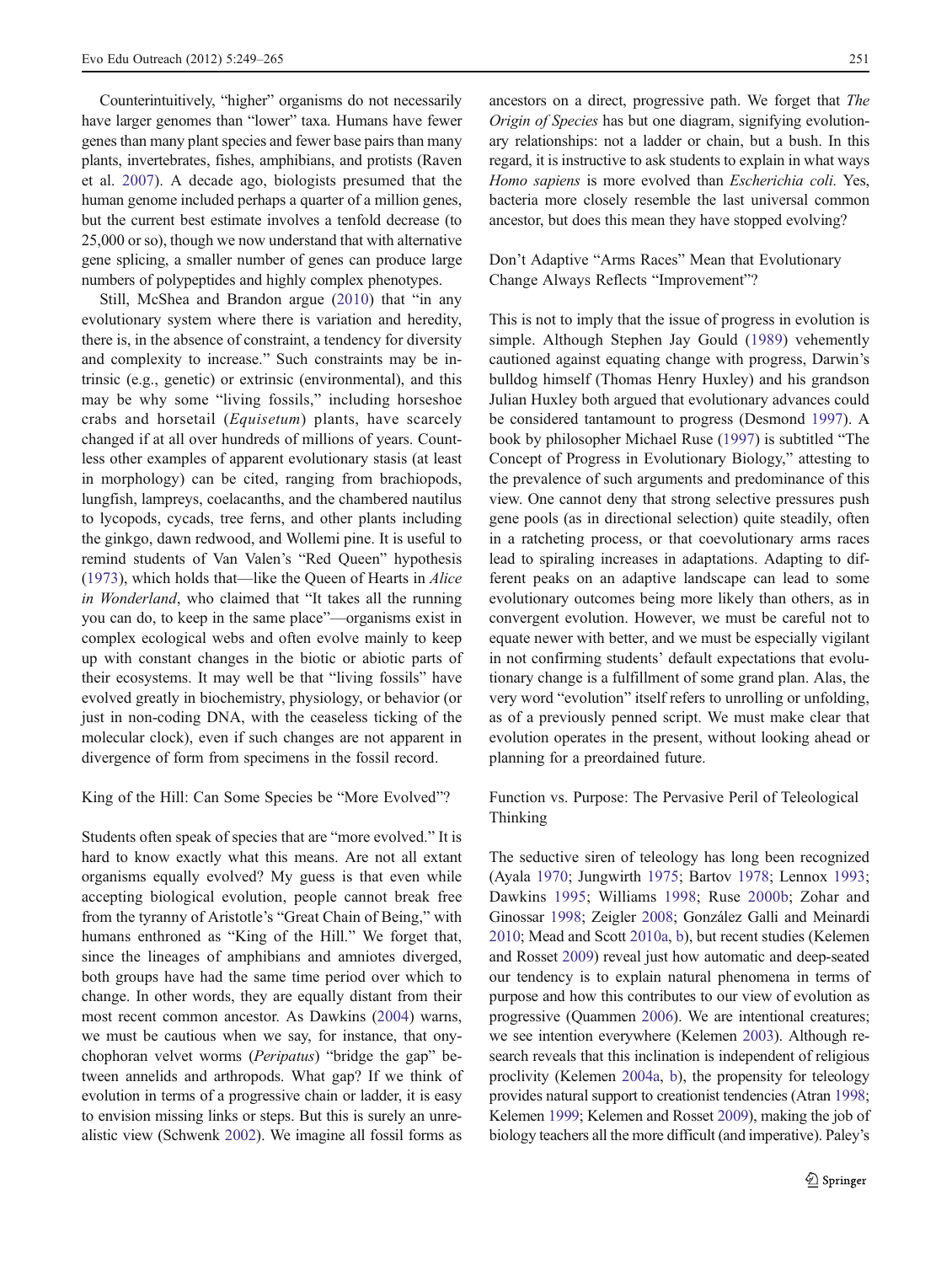argument from design remains a major obstacle to evolutionary thinking (Gregory [2009a;](#page-15-0) Mead and Scott [2010a](#page-15-0)). As Gregory [\(2009b\)](#page-15-0) warns, teleological explanations are so deeply ingrained that even biologists say such things as "fungi grow in forests to help decomposition" or "finches diversified in order to survive" (Kelemen and Rosset [2009\)](#page-15-0).

When I explain to students that, strictly speaking, a heart or wing has no purpose, they invariably look at me cross-eyed. When I go on to explain that these structures indeed have functions, but that the word "purpose" implies, as in Aristotle's telos (final cause), a foreseen goal or end point, they finally see the crucial distinction, which is that other, equally effective solutions could have evolved to pump blood or generate lift forces for flight. The difference in semantics may be negligible, but in viewpoint it is great.

# Wings and Flippers: Doesn't Convergence Indicate Evolutionary Progress?

The fact that many similar features appear throughout evolution gives the impression of inexorable evolutionary progress. Does not the way that marine mammals (cetaceans, sirenians, pinnipeds) have independently evolved flippers lend credence to the notion that common solutions are inevitable? Kelly [\(2010](#page-15-0)) argues that the repeated evolution of such traits as flapping flight, echolocation, camera-like eyes, brains, and even intelligence was not accidental but represents an inevitable outcome. Conway Morris ([2003\)](#page-14-0) further argues that catastrophic events such as asteroid impacts or other major extinction events can delay evolutionary events but ultimately affect only the timing, not the eventual, inexorable result. In fact, the observation that similar features arise again and again via convergent evolution does not indicate progress per se, especially when one focuses on homology rather than analogy—look at all the different types of analogous wings and other flying or gliding membranes. Convergence, yes; progressive advancement, no. Bird and bat wings are homologous as vertebrate forelimbs but analogous as wings, for their common ancestor possessed a limb with a radius, humerus, and ulna, but not in a wing form. If all evolutionary roads led to the same destination, this might be construed as evidence for progress, but in fact these roads are at best merely parallel. What might appear from a distance to be a single type of wing turns out upon closer reflection to be several types, each reflecting disparate origins and contrasting ontogenetic/phylogenetic pathways as much as or more than ultimate end points.

Culmination vs. Contingency: How Important Are Stochastic Events in Evolution?

Gould's Wonderful Life [\(1989\)](#page-15-0) notion of rewinding and replaying the tape of history, leading to an entirely different

present day due to all sorts of chance historical contingencies, provides a valuable starting point for classroom discussions of evolutionary progress and directionality. In Gould's words [\(1989\)](#page-15-0), "Life is a copiously branching bush, continually pruned by the grim reaper of evolution, not a ladder of predictable progress." Yet Conway Morris ([2003\)](#page-14-0) argues, contra Gould, that, if the tape of evolution were to be replayed, humans or at least some intelligent biped would in fact be the inescapable end product. Dawkins accepts the role of contingency but argues ([1996](#page-14-0), [2003,](#page-14-0) [2004](#page-14-0)) likewise that evolution is rife with predictably recurring patterns, such as the repeated independent evolution of eyes, electric organs, and so on, and offers as explanation a combination of convergence with constraints, with different lineages facing similar selection pressures and responding with limited solutions. Dawkins ([2004\)](#page-14-0) further suggests that watershed events in evolutionary history, including origins of eukaryotic cells, multicellularity, and sexual reproduction, presented major steps in "evolvability" (Wagner [2007\)](#page-16-0), providing raw materials that paved the way for more advanced organisms. Dawkins [\(2004\)](#page-14-0) is quick to qualify his hesitating support for "progressive evolution" by referring to a "value-free" rather than "value-laden" progress in which change occurs in a direction one might consider desirable—according to some normative value system, as toward humanity (if we are to be considered the pinnacle of life)—which seems reasonable, from our anthropocentric perspective.

# Does Natural Selection Lead to Progressively More Adaptive Design?

Arms races, convergence, and constraints on organismal form and function together give at least the appearance of design, which is often taken by those with a limited understanding of evolutionary mechanisms to mean some sort of preordained, intelligently fostered design. In response, Shermer ([2006\)](#page-16-0) baldly states that we should "quit tiptoeing around" and admit that design appears in nature, though solely from a step-wise, bottom-up mechanism—what Dennett ([1995\)](#page-15-0) refers to as cranes rather than (top-down or divine) skyhooks. Dawkins ([1996\)](#page-14-0) introduced the term "designoid" to signify evolutionary design: not designed in an intentional, purposeful sense, but in a non-teleological, evolutionary sense (as with the purpose vs. function heart example). The bottom line is that *adaptive* evolution might be considered progressive in the sense that it involves a cumulative, ratcheting process, but not in the sense of moving toward a planned outcome or goal (Aristotle's telos; Williams [1998](#page-16-0); Ruse [2000b;](#page-16-0) Weber [2011](#page-16-0)). Nonetheless, some continue to argue (e.g., Wright [2001\)](#page-16-0) that life, and humanity in particular, inevitably progresses in this ratcheting fashion due to the steady accumulation of ordered, directed change.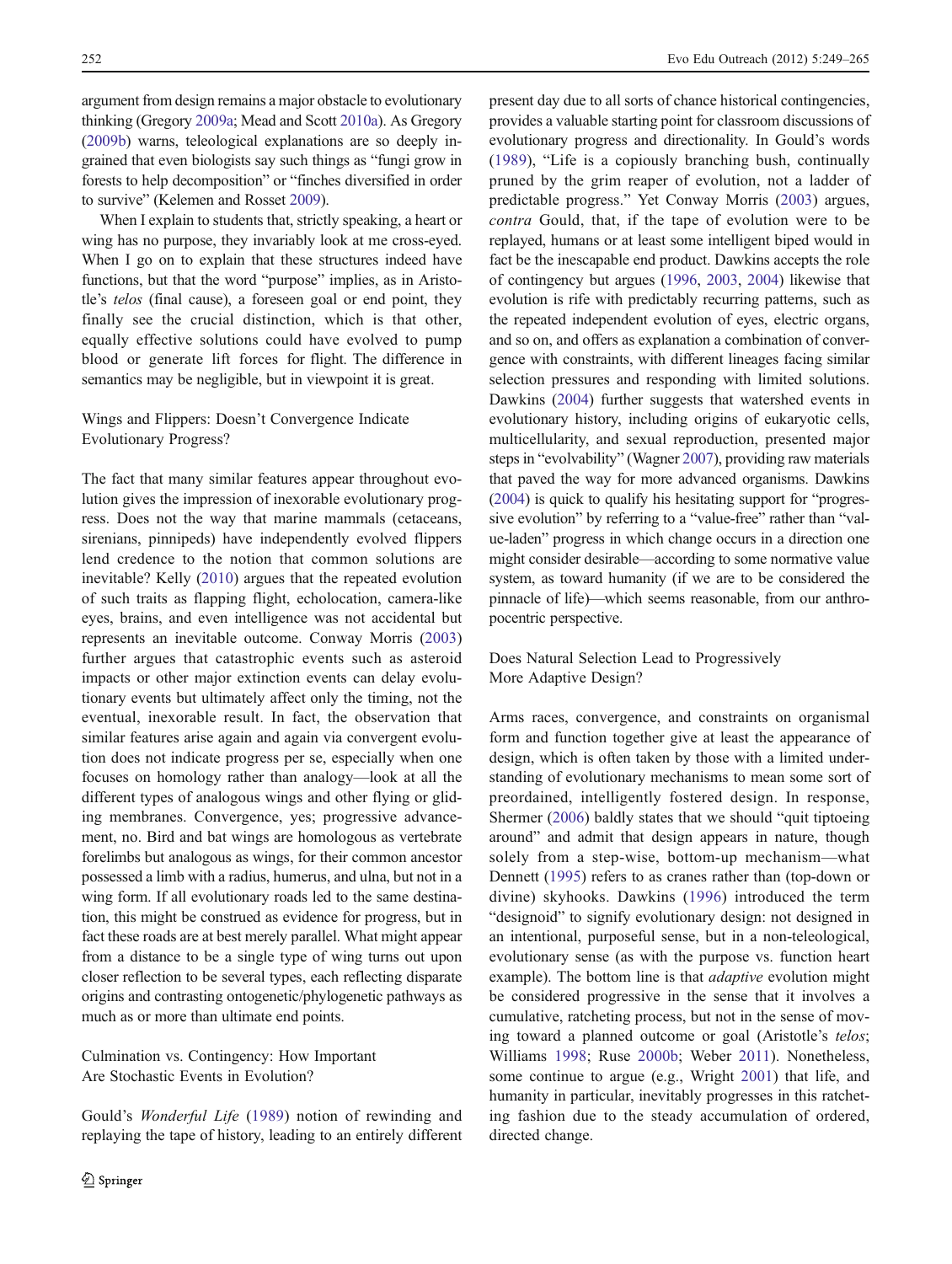Do Thermodynamics and Energy Flow Lead to Inevitable Evolutionary Progress?

Although evolutionary biologists recognize that life has, since its origins, increased in size and diversity, they do not necessarily accept this as inherently progressive (Chorost [2012\)](#page-14-0). Carroll [\(2001\)](#page-14-0) argues that because we fixate on complex organisms, the appearance of progress as a necessary "forward march" is illusory. When there is nowhere to go but up, some species will go up. Other scientists (Rubi [2008](#page-16-0); Smart [2009;](#page-16-0) Chaisson [2011](#page-14-0)) argue that evolution is invariably driven toward progress by certain inescapable processes, among them basic laws of physics. Rubi [\(2008\)](#page-16-0) claims that order emerges from chaos where there is excess energy—as with Earth's open system with regard to the sun's energy (thus countering the inevitable increase in entropy from the second law of thermodynamics)—and therefore complexity arises in living systems because of this favorable energy gradient. Chaisson ([2011\)](#page-14-0) argues that energy rate density, a measure of how much energy flows through each gram of a system per second (Chorost [2012](#page-14-0)), is a universal gauge to quantify the complexity of ordered systems. Analysis of energy rate density, he contends, reveals an unequivocal upward trend in complexity concomitant with the "ascension" of life from microbes to humans and from hunter–gatherers to technological societies. Yet, although we share the planet with many complex organisms, we also witness organisms (including many parasites) that achieve success due to simplicity. Complexity may be a trend, but it is not an inevitability. Naturalistic explanations can be offered for life's diversity, but they need not imply a forward or upward march.

Just So Stories: Does All Evolution Involve Adaptive Change?

A similar (and similarly big) pitfall for evolutionary educators, related to this problem of directional progress, involves presenting each feature of an organism as an adaptation. This is the unfortunately rife "adaptationist program" criticized by Lewontin and Gould's "Spandrels of San Marco" paper [\(1979](#page-15-0)). Much writing about organisms, not only in texts and secondary literature but in original research papers, holds fast to this paradigm, presenting "just so" stories (ad hoc fallacies) that are in some cases a short step from Kipling's amusing tales ([1902\)](#page-15-0) about how the leopard got its spots or the elephant its trunk. Examples are plentiful in human biology, including the "aquatic ape hypothesis" (hairless humans must have evolved from early hominins that lived in the sea) and ideas about why humans are good runners or why we hold religious beliefs, or about human form, diet, and behavior (Schlinger [1996;](#page-16-0) Allcock [2001](#page-14-0)). Darwin's well-known contemplation ([1859\)](#page-14-0) that a bear feeding open-mouthed in a river was potentially on the road to becoming something like a whale could be cited as a just so story—an untested and untestable idea that makes sense and could be true—but examples can be found in modern biology, such as Barash's analysis of bluebird mating behavior [\(1976](#page-14-0)), which Gould [\(1978](#page-15-0)) criticized as storytelling.

Educators must make clear that traits may be ecologically "indifferent" (neither beneficial nor harmful) or may "come along for the ride" due to epistasis or genetic linkage. A clear example of linkage involves the wild silver foxes (bred by Soviet biologist Dmitri Belyaev for tameness) which ended up looking much like domesticated dogs with curled tails and floppy ears (Trut [1999\)](#page-16-0). It is possible that traits may have been adaptive at some point but no longer are today. Still other features, like the long, gaudy tails of peacocks, may be advantageous via sexual selection yet maladaptive in the broader arena of natural selection. It is essential for students to learn that selection is not the only agent of evolutionary change, that not all traits are adaptive, and that adaptations are context-dependent. Evolution occurs from genetic drift and gene flow, with migration of individuals into and out of populations, and hence of alleles into and out of gene pools. Mating is often non-random, and of course, many neutral and silent mutations occur at random. Inherited traits are often linked to other traits.

New discoveries in evolutionary developmental biology (evo–devo) have led to great strides in evolutionary thinking, with biologists (Gould [2002;](#page-15-0) Carroll [2006;](#page-14-0) Kirschner and Gerhart [2005](#page-15-0)) explaining the role of "facilitated variation" and the importance of regulatory genes in the origin of key innovations. Kirschner and Gerhart [\(2005](#page-15-0)) argue that the "irreducible complexity" argument prominently espoused by intelligent design creationists (Forrest [2008;](#page-15-0) Shanks and Green [2011](#page-16-0)) is largely undone by advances in evo–devo, which suggests ways complex organs, such as vertebrate limbs (or the eye that bedeviled Darwin; Buschbeck and Friedrich [2008;](#page-14-0) Gregory [2008b\)](#page-15-0), may undergo major transformations not from gradual ("progressive") accumulation of minor mutations in structural genes but instead from minor tweaking of regulatory (e.g., homeobox) genes. Epigenetics is another burgeoning branch of biology that adds richness to the study of phenotype, especially as it suggests ways in which environmental circumstances might lead to genomic imprinting and hence inheritance of traits influenced by long-ago conditions experienced by ancestors (Jirtle and Skinner [2007](#page-15-0)).

A valuable exposition of this topic, and a cautionary tale about just-so adaptive stories, can be found in Gould's essay "Of kiwi eggs and the Liberty Bell" [\(1986\)](#page-15-0), explaining how the disproportionately gigantic eggs of kiwi birds make sense not as an adaptation but as a historical holdover from their much larger ancestors. Gould writes: "This assumption—the easy slide from current function to reason for origin—is, to my mind, the most serious and widespread fallacy of my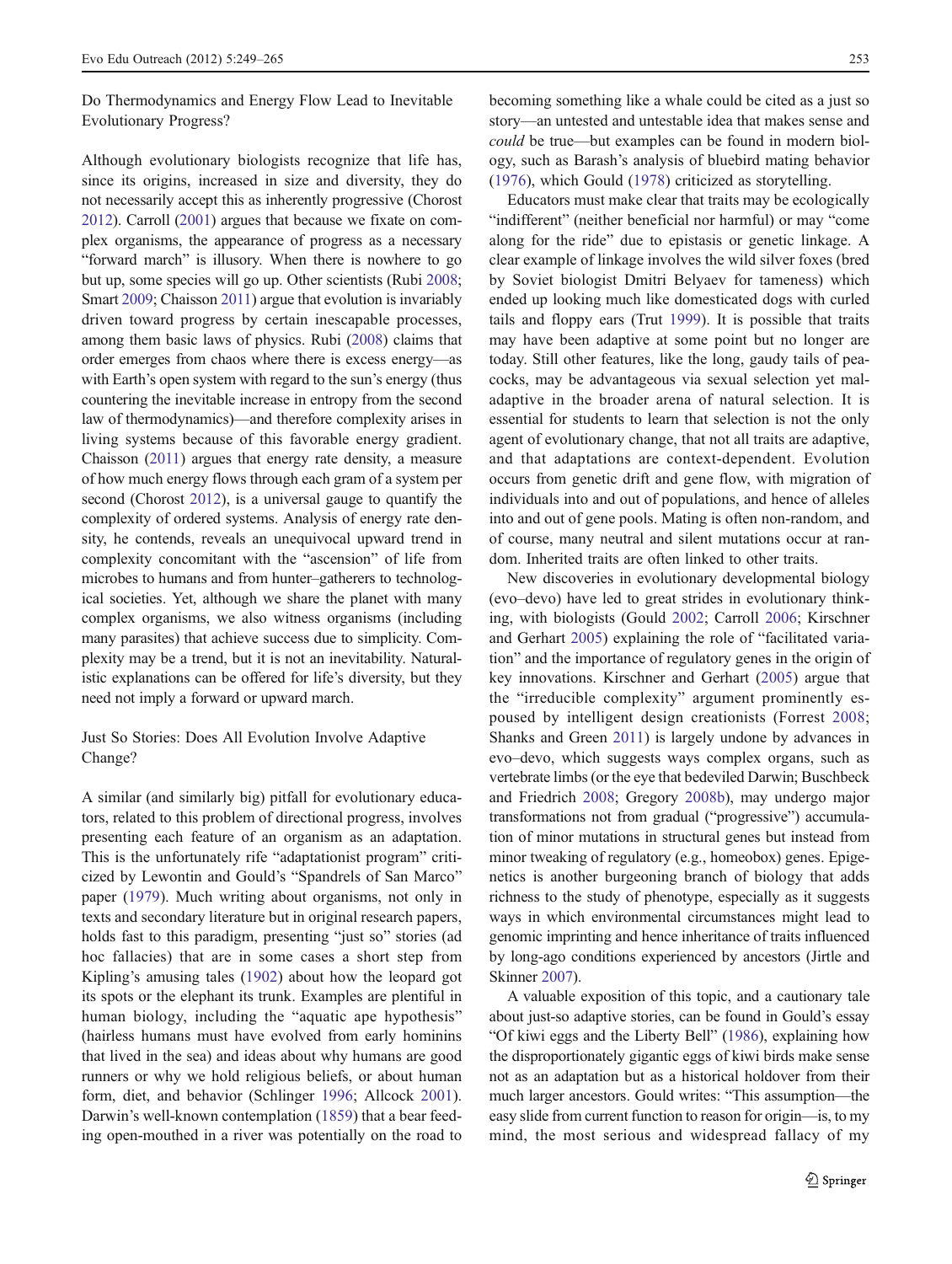profession, for it lies embedded in hundreds of conventional tales about pathways of evolution…When you demonstrate that something works well, you have not solved the problem of how, when, or why it arose." In trying to dispel this Panglossian paradigm, Gould offers a humorous anecdote of his trying to suss out the mythic significance of the words "Pass and Stow" cast onto the Liberty Bell (like the biblical inscription from Leviticus, "Proclaim liberty throughout all the land unto all the inhabitants thereof," which also appears on the bell), only to find that the words referred simply to the names of the two men who cast the iron bell. Gould noted [\(1986](#page-15-0)) that we make this "easy slide" because "we want answers that invoke general laws of nature rather than particular contingencies of history" (Gould [1989\)](#page-15-0) which are not nearly as satisfying to us.

# Ladder vs. Bush: Does Evolution Proceed in a Straight Line?

Culmination versus contingency arguments abound in the study of human evolution. These can help students think critically about evolutionary histories depicted as anagenesis or orthogenesis (an inevitable "straight line" of progressive evolution) rather than as chance contingencies, as in Ray Bradbury's short story "The Sound of Thunder" [\(1952](#page-14-0)), in which a man who travels backwards in time to view dinosaurs incidentally swats an insect, then returns to the present only to find that everything has changed. Relethford ([2005\)](#page-16-0) gives a similarly clever example from an episode of the original Outer Limits TV show entitled "The Sixth Finger," in which a time machine with "backward" and "forward" levers allows a man to travel to the future, where he evolves a sixth finger for extra dexterity. The time machine's "forward" function implies a fixed path for the future, as of the unrolling or unfolding of an already-written scroll. For an alternative view, consider that if our ancestral amphibian had not crawled ashore with a pentadactyl limb, we would have no base-ten (i.e., decimal) mathematics. As Monday morning armchair quarterbacks know, hindsight is 20/20. Postdiction is easy. Prediction is the hard part.

### Preadaptation: Planning Ahead?

Preadaptation is a problematic concept related to prediction. Blessed with the gift of foresight, we tend to imagine the future can always be anticipated and that organisms routinely do so, planning progressively. How else to explain the evolution of complex eyes and wings, and the dreaded problem of irreducible complexity (Gregory [2008b\)](#page-15-0)? Yet we now know that changes in regulatory toolkit genes lead to rapid, major shifts in body plans, just as we understand that the functions of structures can change as surely as their forms. Once again, teachers must nimbly navigate a minefield of counterintuitive

notions. Did the dinosaurian ancestors of birds use feathers for courtship displays, thermoregulatory insulation, or traps to capture insects before flight evolved? All of these hypotheses involve preadaptation. Insect wings may have arisen from structures used as heat radiators, which pre-adapted some insects for flight capacity (Kingsolver and Koehl [1985\)](#page-15-0). This leads to interesting questions of evolvability and whether some taxa or biological systems enjoy a greater capacity for adaptive evolution (Wagner [2007](#page-16-0)). This is a fascinating topic, but, to avoid student confusion, it is often better to answer questions about preadaptation with the related (mostly synonymous yet non-teleological) terms exaptation or co-option (McLennan [2008\)](#page-15-0).

Students easily fall into the trap of believing that current structures reflect a progressive change from initial adaptations: We evolved our upright posture so we could reach up and change light bulbs, or so we could punt, pass, and kick a football. Yes, a shoe can serve as a flyswatter, hammer, weapon, percussion instrument, and so on, but those were not its initial function. Could the absence of a tail in humans and apes be linked to sitting and walking upright? That's an entirely plausible explanation, but that doesn't mean it is the correct one. Perhaps tail loss was genetically linked to a mutation that gave apes greater shoulder flexibility or larger brains. The flip side, of course, is that just because something is unlikely doesn't mean it can't occur. People do win the lottery, even against astonishing odds. Animals do cross oceans on makeshift rafts of palm fronds. Given the extraordinarily vast timescale of evolutionary history, we should not be surprised that unlikely things might occasionally happen.

Aren't Organisms Optimally Designed?

Another fallacy relating to progressive notions of evolution holds that organisms are perfectly designed. Numerous examples including the panda's thumb (Gould [1980](#page-15-0)), male nipples, and countless vestigial organs in humans (Shubin [2008\)](#page-16-0) and other species have yet to dispel this notion. Unfortunately, one might easily presume, given the overwhelming number of species that have gone extinct, that all the extant survivors are success stories that are perfectly adapted to their conditions. A moment's reflection, however, reminds one of the old joke about the two campers attacked by a bear: The one that survived didn't need to outrun the bear, but only had to outrun the fellow camper. In the same way, the "winner" of a genuine competition is better than its competitors, but this does not mean it is perfect or close to it. A winner emerges from every golf or tennis tournament, even if none of the competitors is skilled. Ecological concepts of competitive exclusion tell us that the actual (realized) niche of a species will be constrained by competition and that organisms may be forced into poor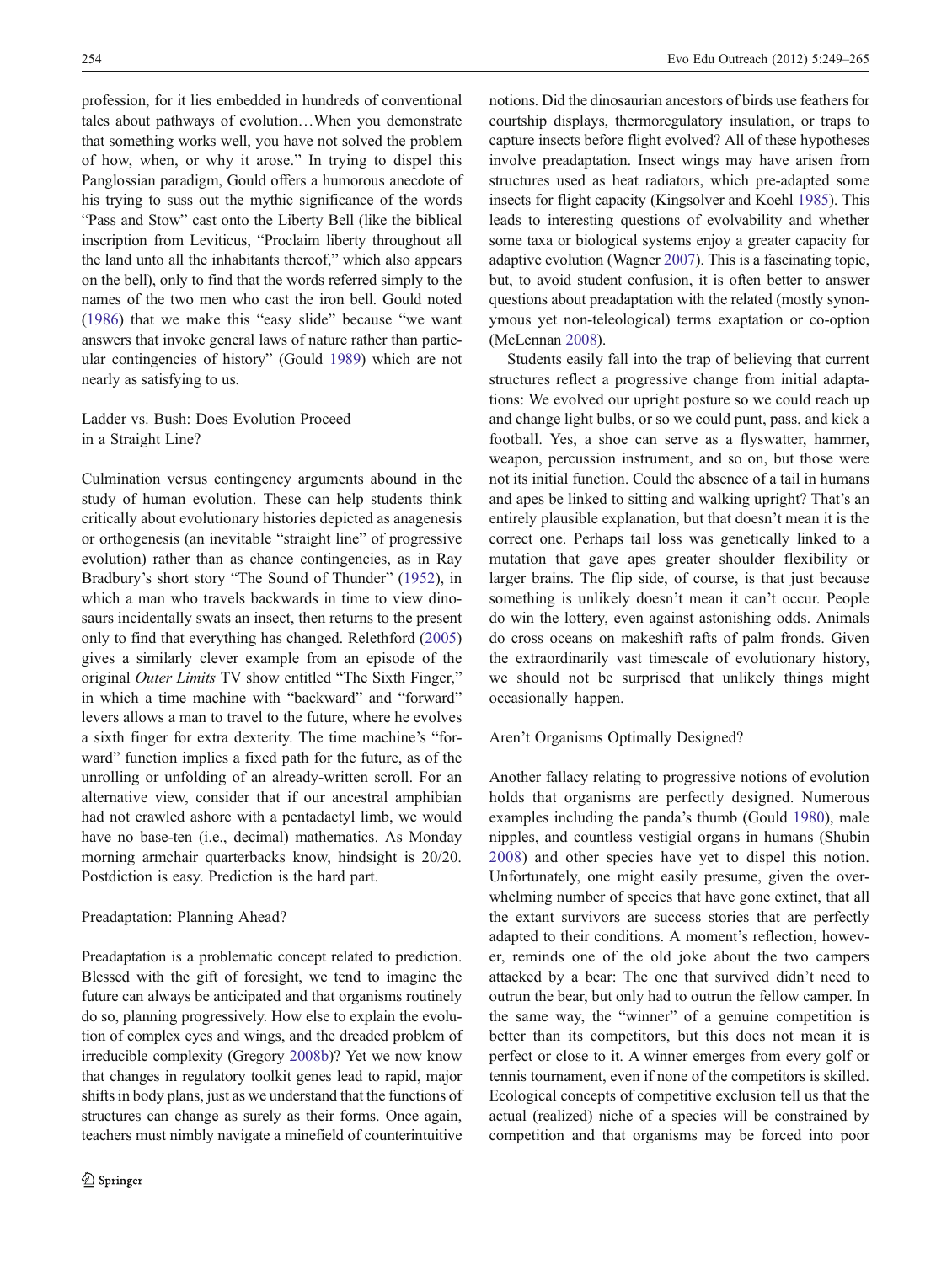habitats that would not otherwise be suitable. Plants and animals that live in a harsh desert might "prefer" to live elsewhere but have adapted or otherwise come to live in a place where they can survive the competition.

Students must be reminded that evolution neither crafts perfection nor begins with a fresh blueprint. Form often follows function, but not invariably. Sometimes form follows history, not only in nature but in the human realm as well: The QWERTY keyboard (designed to avoid jammed typebars) is a familiar example, as is the railroad gauge which arose, two millennia later, from the distance between Roman chariot wheels. Other times, neutral form is governed simply by mechanisms of inheritance. We forget that evolution tinkers rather than fashions organisms de novo from a proverbial blank slate. Organisms carry their historical baggage, which explains why humans are prone to bad backs, flat feet, and impacted wisdom teeth, and why we have a vermiform appendix, vestigial ear muscles, and male nipples.

Complexity and Progress: Do All Features of an Organism Evolve at the Same Rate?

A problem that trips up many students is the idea that all features of an organism change at the same rate. This poses a major challenge for thinking about human evolution, as people presume there is a "missing link" somewhere between our own species and our closest living relative that fills a space exactly halfway in between. This claim presumes that all human features (bipedalism, big brain, relative hairlessness, language, and so on) arose at the same time and thus, that there was, at some time, some organism that was "halfway there" along this spectrum. Not only does the fossil record not show any such links (in any lineage), but further reflection reveals that the impression that diverse characteristics of a species appear and evolve at the same rate is unlikely to be supported by paleontology—it is nonsensical.

Instead of this vision of steady evolutionary progress, a more realistic view depicts each species as a mosaic blend of old (primitive) and new (derived) features. As Kardong [\(2008](#page-15-0)) points out, the duck-billed platypus, Ornithorhynchus anatinus, is a fine example of this mosaic concept. In form and function alone, there are obvious ways it qualifies as a "primitive mammal" (egg-laying, male mammary glands, weak thermoregulation), but there are just as many other features that make it a highly derived mammal (electroreceptive snout, venom glands). An apparent adverse effect of this view of cumulative, progressive evolutionary change is that students more readily accept evolution of bones and other physical structures rather than of less tangible features like biochemical pathways or behaviors; the latter in particular pose a problem for many people (Werth

[2009](#page-16-0)). In this regard, Dawkins's idea of the extended phenotype [\(2004](#page-14-0)) is especially useful: A beaver dam should be considered an expression of beaver genes.

One of the things we must perpetually bear in mind is that most organisms, or parts of organisms, are complex structures. Is your head for feeding, for breathing, or for sensory input and neural processing—or for all of the above? The head is a highly elaborate functional matrix (Lieberman [2011\)](#page-15-0) with many specific functions that fulfill various biological roles. It must likewise be realized, harking back to the fallacy of optimal design, that many features of organisms represent a functional compromise. The head of the human femur breaks off in many elderly women, but then again the pelvis is a compromise "built" to satisfy competing demands: It would presumably be wider if we were not bipedal, but narrower if we had smaller brains. As it is, the pelvis is just wide (or narrow) enough to allow humans to be both big-brained and bipedal, but it occasionally fails us by leading to broken hips or mothers (and babies) who die while giving birth. Kardong ([2008](#page-15-0)) offers another apt example of a functional compromise, showing the wings of plunging seabirds (boobies, gannets, terns, etc.) as intermediate between the long, narrow wings of soaring gulls and albatrosses and the short, wide wings of swimming penguins. Is this progress?

Mutation on Demand and the "Great Warehouse in the Sky": Do Organisms Get What They Need or Want?

Consider the following excerpt from a letter (Popielarz [2003](#page-16-0)) to a newspaper editor, complaining that an article about evolution in bacteria describes no such thing: "I don't believe the bacteria to which the author is referring are 'evolving' into a more complex form such as a guppy; they are adapting to the anti-bacterial agents being used and becoming immune much as a person becomes immune to various illnesses. A dog living outdoors in a cold environment does not evolve a heavy coat of fur and become a bear. Rather, he adapts to the cold by developing a heavy coat." Surely the letter writer is misinformed about the dog acclimatizing (not adapting) to different seasons, nor does he understand that the bacterial change involves modification from one generation to the next, much as he differs from his parents, and his children, if any, differ from him. Students and others with less background and experience in evolutionary education tend to forget that populations evolve, not individual organisms.

Students also forget just how such changes occur. A fallacy related to progressive "just so stories" involves the mistaken view of mutation on demand. We slide into the trap of thinking organisms choose adaptations they need, or that natural selection simply gives them adaptations. We speciously confuse cause and effect (Mead and Scott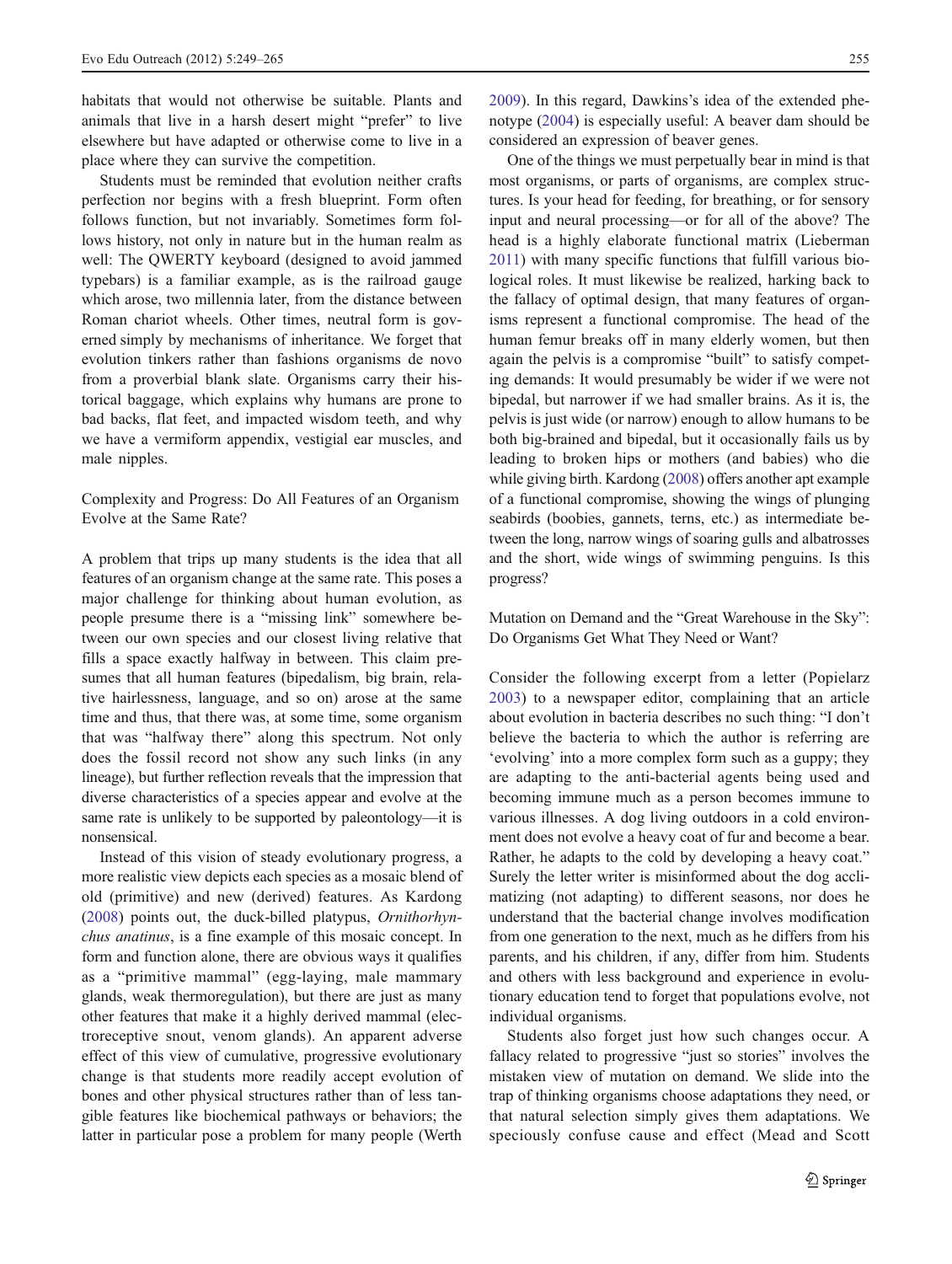[2010b\)](#page-15-0), as by thinking antibiotics cause bacteria to evolve resistance, rather than that some bacteria randomly possess natural resistance, so that survival of these microbes when coupled with the death of non-resistant bacteria leads to a rapid change that looks for all the world (particularly from our teleological perspective) as if the one event directly brought about the other, though this was not of course caused by but instead was an effect of antibiotic use. Organisms cannot change merely by striving or needing, despite the claims of Teilhard de Chardin and Lamarck. To take the classical evolutionary example, giraffes did not attain their height because of "trying" to get taller.

Teleological thinking is undoubtedly commonplace in biology because we intuitively expect living things (and other apparently animate entities, like storms) to act the way we would, with intentions and desires (Mead and Scott [2010a](#page-15-0), [b](#page-15-0)). This is commonly manifested in explanations that consciously or subconsciously suggest that biological phenomena involve molecules or cells acting as if they were invigorated and motivated by tiny minds: Ribosomes and RNA molecules busily put together polypeptides like workers on a construction site; hormones, antibodies, and carriers cruise through the bloodstream like morning commuters knowing precisely where they are headed; spermatozoa race toward ova, and pollen tubes eagerly extend toward ovules. The obvious implication is that all these hierarchical levels of biological organization involve subordinate elements of biological systems knowing exactly what they are doing expressing and fulfilling clear intent. All are on the road to progress. Molecules diffuse through membranes because they "want to" even out concentrations (Douglas Allchin, personal communication).

A problem related to "mutation on demand" is that people often think that, whatever situation an organism faces, it will somehow find a solution (e.g., humans will somehow find a way to evolve to tolerate increasing pollution). You can see manifest dangers in this line of thinking. Not only would there be no imperfect organisms if all species got what they "needed," but no species would ever go extinct.

A simple plea for teachers to employ clearer language is weak advice—it will be welcome, but what will be more effective is recognizing and calling out mistaken references to intentionality in students' answers and even in textbook explanations. We get so caught up thinking of nectar as an intentional reward for dutiful pollinators ferrying pollen from one plant to another (where it is "supposed to go") that we fail to see the situation accurately—not only do we tend not to describe the interaction correctly, but we may not even properly understand the evolutionary and ecological basis of this coevolutionary process, and we may fail to recognize how it arose and how it continues to undergo modification.

Teleological Necessity: Do Organisms Evolve Progressively so as to Fulfill Needs?

Related to the common way of thinking about intentions (desires) of organisms is a presumption that organism X "needs to" or "has to" do Y or Z to survive (as with the letter-writer's example of the dog and bacteria cited above). Just as we speak of how nucleotide bases in DNA "need to" pair up, we say that organisms have to do this or that to fulfill basic biological functions of feeding, immunity, sensation, and so on. In some students' minds, just as Pleistocene mammals evolved thicker fur coats or big teeth and claws because they "needed to," we or our ancestors "had to" evolve big brains, binocular vision, and opposable thumbs. The truth is that organisms do not "need" to defend against pathogens; some coevolve to live with them, and others do not survive. Just as biological systems need not be perfect, they need not persist. We are so eager to speak of harmony in nature (with predators "needed" to regulate prey populations and forest fires "needed" to rejuvenate communities and pave the way for ecological succession) that we fall into the trap of explaining complex systems as if they operated like thinking beings rationally planning their existence. Sadly, such descriptions often follow (in texts and lectures) a caution to avoid teleological or Lamarckian explanations. Long live Lamarck! His discredited ideas are commonly ridiculed in biology class and then unwittingly followed.

Chances are that, if you are reading this paper, you already know this mistaken teleological reasoning well. Part of the problem is that biologists and educators routinely speak in a sort of evolutionary shorthand in which we explain that one thing "led to" another and that taxa are "designed" for X and Y. Teleological issues notwithstanding, this is not a problem if we make clear we are speaking of a "bottom-up" rather than a "top-down," teleological design (Dennett [1995\)](#page-15-0). Experienced students likely understand that we routinely omit steps of evolutionary explanations for brevity, if not clarity. Nonetheless, beginning biology students will not have the background to appreciate these distinctions. We must clearly spell out all steps in a causal, mechanistic chain (Alles [2005\)](#page-14-0). Dawkins ([2004](#page-14-0)) notes that biologists easily slip into shorthand patterns of speech or writing "because it chimes with the way humans naturally think." People frequently say that "everything happens for a reason." This is fine in science so long as we are referring to an initial cause rather than a "final," teleological cause: an effect, in other words.

Proximate vs. Ultimate: Does Teleonomy Aid in Avoiding the Pitfall of Progress?

Regarding causes and telos, it is difficult for students to remember the key difference between proximate and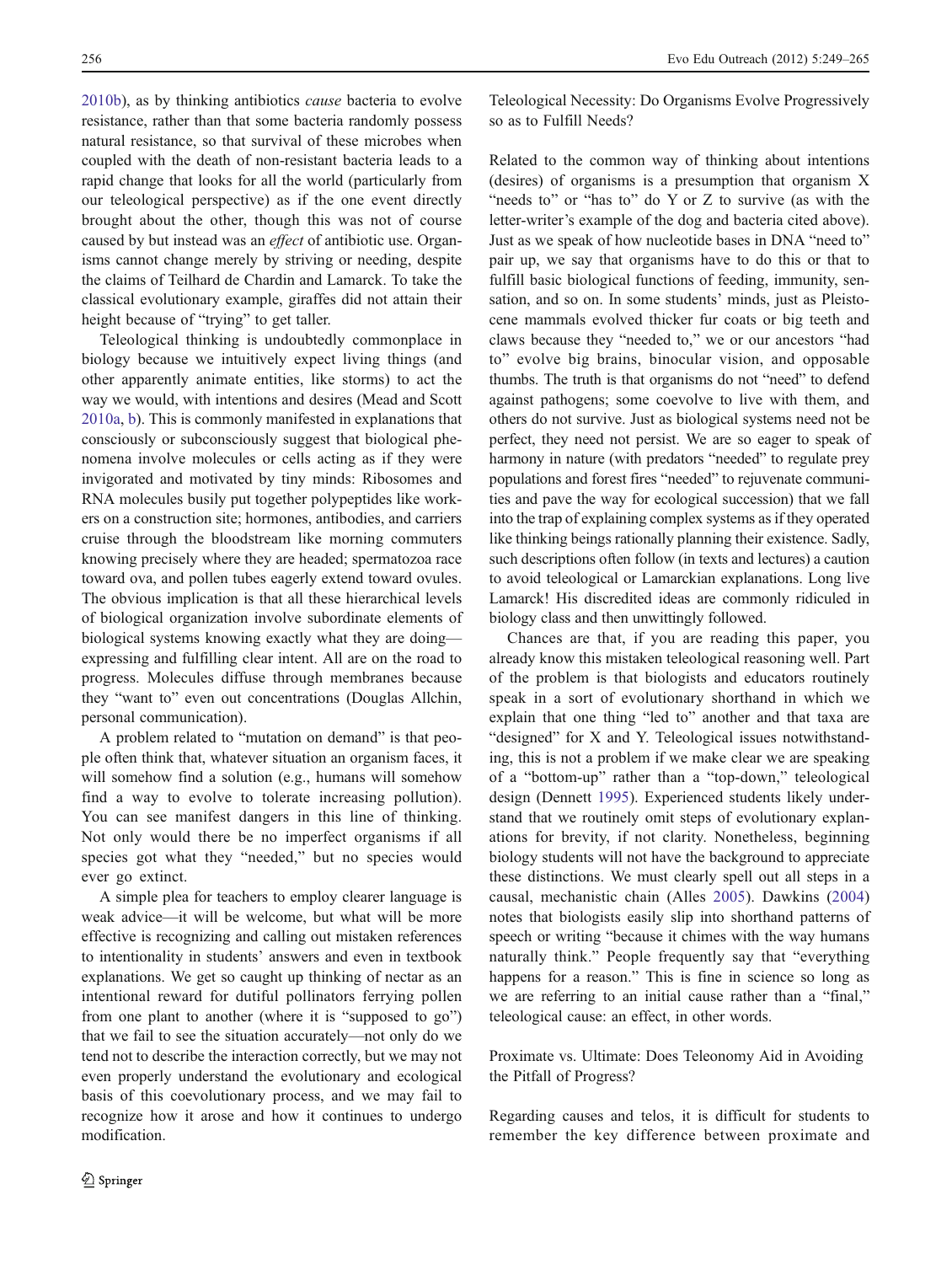ultimate causes (Mayr [1993](#page-15-0); Shellberg [2001;](#page-16-0) Ariew [2003](#page-14-0); Mead and Scott [2010b](#page-15-0)). When asked why many organisms engage in sexual reproduction, students promptly respond that it is to generate genetic variation. While this is surely a valid ultimate (evolutionary) cause, it does not explain why we and other organisms enjoy sex. Likewise, we do not sweat to cool off (technically speaking) but rather do so when the hypothalamus triggers glandular secretions on our skin which enable us to cool off. Birds build nests when environmental cues (such as changes in photoperiod) lead to changes in hormone levels. We cannot presume they build nests to have a place in which to lay, hold, incubate, or protect eggs (untestable hypotheses, unlike the first part of this sentence).

A familiar way to avoid such confusion—and perhaps the best way in evolutionary discussions—is to replace teleological explanations (which are goal-directed) with teleonomical explanations, which sound similar but replace final (ultimate) causes with original (proximate) causes and are thus not end-driven. When  $A \rightarrow B \rightarrow C$ , we must explain B's occurrence via A as an initial cause, not by C as an eventual effect. This important distinction was first highlighted in 1958 by Pittendrigh, yet it has failed to gain sufficient traction in classrooms. Comparison of the mechanistic, cause-and-effect chain of action in non-living (i.e., unevolved) and living systems, such as thermostats and furnaces vs. the hypothalamus and sweat glands, offers an effective way to distinguish teleonomy from teleology.

Past vs. Present: What Is Past is Prologue, or Past as Past?

The preceding sections highlight another prominent casualty of the standard model of evolutionary change as progress: We fail to see that evolution is an ongoing process and tend rather to view evolution as an unrolled scroll, an event that has fully happened and is now complete. In short, we may see evolutionary processes as a thing of the past rather than present and future; we may see evolutionary pattern as a merely historical phenomenon rather than a continuing, unending (except for taxa that go extinct) prospect. It is thus useful to discuss the evolution of humans and other species in terms not only of what has unfolded but what may yet come to pass. There have been numerous fascinating books and documentaries based upon sound evolutionary reasoning—Dougal Dixon's After Man ([1981\)](#page-15-0) or New Dinosaurs ([1988](#page-15-0)), and the Discovery Channel series The Future Is Wild ([2004](#page-15-0))—which speculate on what the future might hold as continents and climates continue to change and new species arise.

As anthropologists are fond of pointing out, our anthropocentric view of H. sapiens as the culminating pinnacle of a progressive scheme of evolution is fed by an odd quirk of recent history, namely that since the demise of Neanderthals

30,000 or so years ago, ours is the sole hominin species walking the planet. This has been true for all of our recorded history but was obviously not at all the case for the past several million years, when diverse australopithecines and other hominins lived as contemporaries. Drawing students' attention to this historical peculiarity is an interesting and effective way to engage them in deeper discussions of evolution, particularly of human evolution (Werth [2009\)](#page-16-0). Just as it is tough for us to think non-teleologically, it is difficult indeed for people whose lives are ruled by the clock and calendar to conceive of the vastness of deep time and hence to relate adaptive microevolution to the macroevolutionary origin of new species.

Even better than these science fiction accounts of what may come to be are long-term experiments run by the Michigan State University lab of Richard Lenski on E. coli (Barrick et al. [2009](#page-14-0); Lenski [2011\)](#page-15-0). These hold great promise in aiding students to understand evolutionary processes and their application to current engineering, bioinformatics, and computational problems. Findings by Lenski and other faculty and students at the BEA-CON Center for the Study of Evolution in Action shed light on the power, process, and pattern of evolutionary change, as do video and computer games (such as Spore, which shows how a microscopic organism might evolve into a complex creature) and program- or module-based digital organism simulators including Creatures, Evolve, Darwinbots, and Primordial Life.

## Which Way Is Up? Doesn't Progress Imply Directionality?

As suggested earlier, our view of progress undoubtedly depends on our perspective. When we view evolution as an intentional process, with organisms "needing" or "trying" to adapt, and with some living things "more highly evolved" than others, our bias shows clearly. Perhaps it is no surprise that people often consider other species (dolphins, for example) as less intelligent because their vocalizations do not reflect the same complexity of symbolic, syntactic language that we possess. On the other hand, we seldom stop to think that on a different scale, with dolphins at the top, they could be said to be (if it made any sense to say it) more highly evolved than we are, given their remarkable abilities, including swimming and leaping, deep diving, and echolocation. Just as the victors get to write the history books, humans write the biology books, and we invariably describe and define a progressive world from our standpoint.

The Advance of Evolutionary Progress: A Straight Line in Behavior, as in Fossil Forms?

If evolution were to reflect an inevitable march of progress, a logical corollary is that modern-day phenomena can be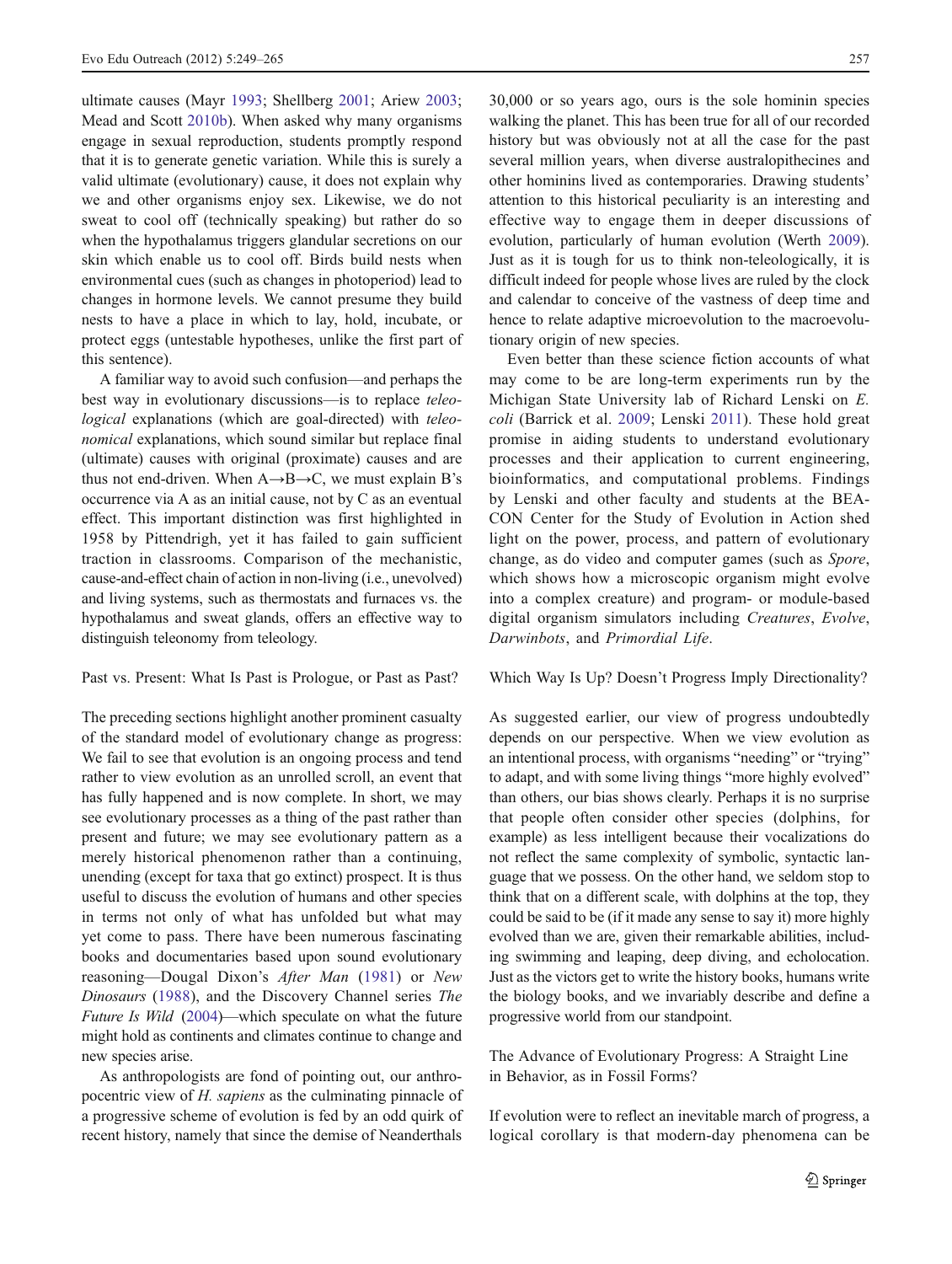explained by yesterday's precursors. This is especially common, and unfortunate, in explanations of human behavior. Evolutionary psychology has rightly attracted attention (Geher et al. [2011\)](#page-15-0)—it is only natural that we are curious about our origins and the evolutionary roots of our behavior but an unwelcome spin-off is the excuse that "my Paleolithic ancestors made me do it." We are not trapped forever by ancestral habits. Armed with knowledge, we can choose to eat healthy food, even if our appetites crave the fatty, highcalorie food that would have benefited our ancestors greatly. We can choose to exercise, even if people long ago lived such tough lives that they never had a chance to become couch potatoes. We can use birth control or abstain from sex, even if the drive to procreate is one of the strongest in nature. Evolutionary psychology is a potentially valuable field, but to claim that what worked for our ancestors always works for us today, in a very different social environment, is hogwash (Phelan [2001](#page-16-0)). Many people unfortunately confuse prognosis with prescription, though there is manifestly a huge difference. When a physician says you have condition X, she is not saying this is necessarily a good thing. Likewise, when evolutionary psychologists claim that men seek to have as many sexual partners as possible (so as to better spread their genes), they are not advocating such behavior.

#### Progress vs. Chance: What's Random and What Isn't?

Figuring how directed change can arise from non-directed, chance events is a head-scratcher for many students, especially when they are trying to square it with a progressive view of evolution. Mutations arise at random, but clearly this does not mean that evolutionary change is random. After all, students should recognize that the word "selection" refers, as in human terms, to a chosen option, a beneficial preference (Bardapurkar [2008\)](#page-14-0). Children don't close their eyes when choosing sides for kickball teams; they don't "pick" blindly, and neither does selection (natural or artificial, the big difference obviously being that there is no foresight in nature). Herein lies a huge pitfall of evolutionary education: overcoming the mistaken notion that all evolutionary change comes about by chance. To take a familiar example, nicely outlined by Dawkins ([2006\)](#page-15-0), equating evolutionary change with a jumbo jet spontaneously assembling out of a junkyard of parts in a windstorm is a ludicrous and wholly unfair accusation. Do plant and animal breeders randomly pick the organisms they will breed, or do they select specimens with physical and behavioral traits they want to amplify in the next generation? This is indeed a cumulative, step-wise (and hence "progressive") process, as is the construction of a jet airplane, as Darwin carefully explained in using artificial selection to set up his argument for natural selection in *Origin of Species* [\(1859](#page-14-0)), yet it is anything but random. If global temperatures rise or fall, will it be random which species thrive and which suffer hardship? If a population of dogs (not the individual dog of the letter-writer above) is subject to an oncoming ice age, will not those with longer hair enjoy a selective advantage, all other things being equal? Such changes are predictable if we know how the environment will change, but because we cannot, this is not progressive. Some whale ancestors came ashore, and some of their descendants later went back to sea, but neither process involved randomness, nor did they involve progress.

Survival of the Fittest: Doesn't Progress Mean that the Winners Are the Strongest?

Finally, a major evolutionary misconceptions stems from Herbert Spencer's unfortunate phrase "survival of the fittest," which too few people recognize as referring to "fitting" the environment and too many people take to mean the biggest or strongest (and thence to "Social Darwinism"). Allchin's suggested "amplification of the aptest" [\(2007\)](#page-14-0) is a worthy candidate to replace "survival of the fittest," reflecting the fact that even individuals that are less fit can survive, though their genes will likely not be as well represented in the succeeding generation. Regrettably, stereotypical notions of evolution as competition (with a clear winner and loser) further foster belief in evolution as progress and lead one to wonder how descent with modification can lead to "inferior" species that persist today (Schwenk [2002](#page-16-0)), hence the perennial query, "If we evolved from chimpanzees, why are they still here?" This "chimp fallacy" is fostered by old-school ladder-like (rather than bushlike) evolutionary diagrams (Mead [2009](#page-15-0); Kumala [2010;](#page-15-0) Meikle and Scott [2010](#page-15-0)). Just as you and your cousins share descent from a common grandparent, so too species share descent from common ancestors. There is a fundamental difference between lineal and collateral relatives, but even direct lineages need not involve progress.

## Tackling Preconceptions Head-On

Educators, particularly professors at the college level—who have been trained primarily as research scholars, and often only incidentally as teachers—frequently believe that students are limited mainly by an absence of knowledge, which, when presented, will fill their minds and clear up problems (Sinatra et al. [2008](#page-16-0)). However, research has shown that students need more than deeper understanding; they face multiple roadblocks, including entrenched misconceptions and discomfort, when presented with new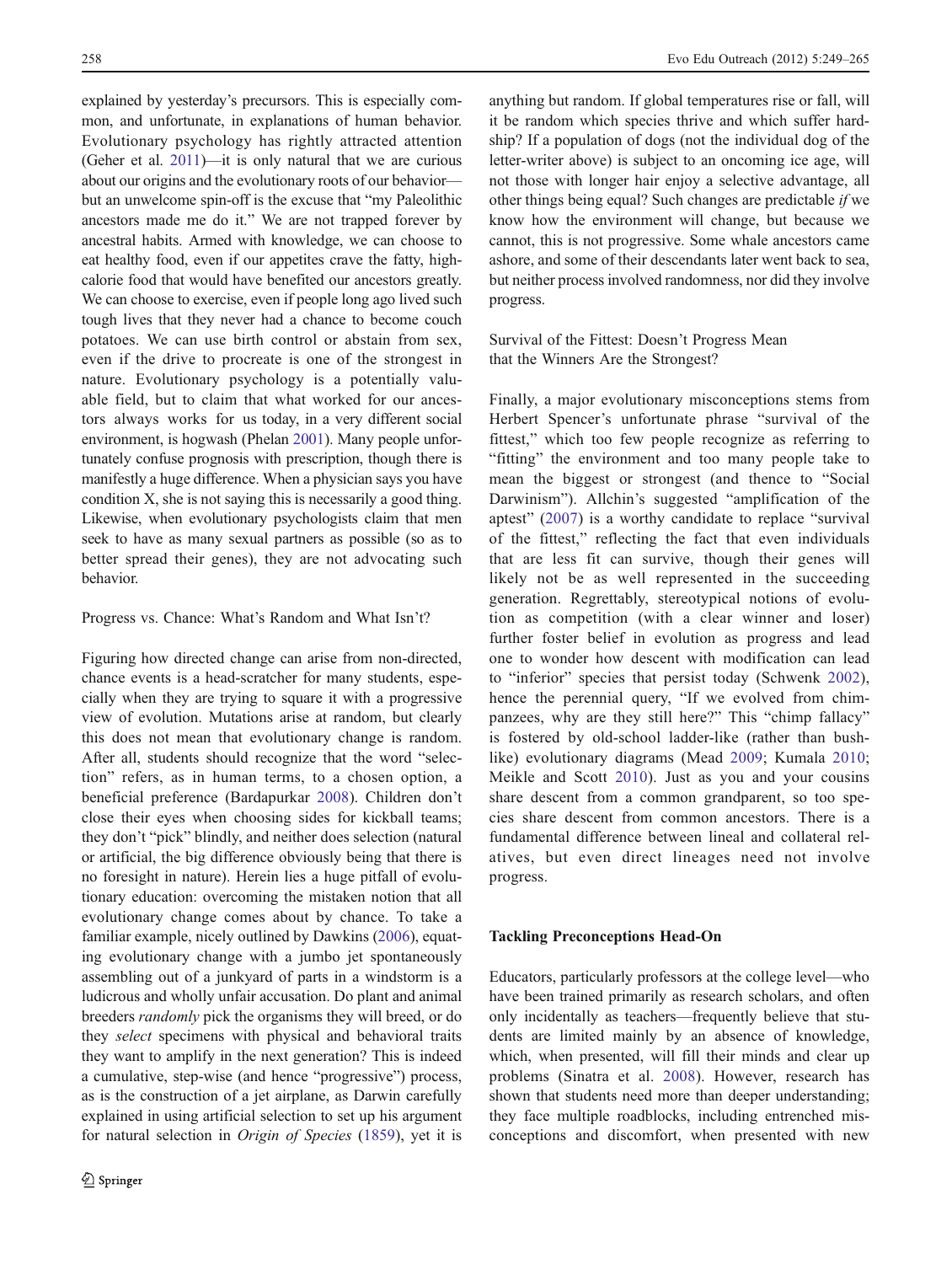ideas that challenge a preconceived worldview (Drake [1998;](#page-15-0) Forrest [2008;](#page-15-0) Nelson [2008\)](#page-15-0). Instead of merely laying on the facts in a misguided attempt to "cure" students' epistemic shortcomings, teachers must confront and challenge these false impressions head-on. Research on cognitive conflicts (Posner et al. [1982](#page-16-0); Strike and Posner [1992](#page-16-0)) has yielded varied results, but generally shows that students abandon preconceptions when teachers carefully guide them through a process of conceptual restructuring. The preceding sections include numerous talking points for lectures or fodder for class discussion, but students will learn more if these topics are approached with an active rather than passive learning model (Timmerman et al. [2008\)](#page-16-0), forcing students to tackle misconceptions directly and personally (Table [1\)](#page-11-0).

It has been widely suggested (Atran [1998](#page-14-0); Kelemen [2004b](#page-15-0); Kelemen and Rosset [2009](#page-15-0); González Galli and Meinardi [2010](#page-15-0)) that teleology is a culturally conditioned and hardwired human tendency for a valid evolutionary reason: because it helped our ancestors to survive. Ascribing causes to storms and other natural phenomena (such as seasonal changes in weather patterns) enabled humans to adapt to and, in critical ways, learn to control their environment, which would of course bestow great adaptive significance (though this is itself surely a just so story). Such a universal and deep-seated tendency cannot easily be brushed aside, nor can it be treated with a small patch or simple "Band-Aid" solution. The standard educational strategy for dealing with such a cognitive roadblock involves three steps:

- 1. First, engage and elicit preconceptions: Find out what students' baseline tendencies are, and, importantly, ensure that students are aware of their natural biases before embarking on a classroom quest for conceptual change. Piaget's "constructivist model" of education holds that students bring their history to the classroom: They do not come as blank slates. Teacher and pupil both benefit when made aware of this history. Forewarned is forearmed.
- 2. Next, engage in counterexamples: Explain counterexamples, anomalies, or discrepant events. In the case of progress and evolution, these might involve the examples cited above of how amphibians and reptiles benefit from an incompletely divided heart, or the fact that skulls and spines have become simpler rather than progressively more complex. The mental confrontation presented by counterexamples often leads to cognitive dissonance, an uncomfortable stage in which conflicting views are held simultaneously. This in turn affords prime opportunities for "teachable moments." This is the time to talk and work through examples carefully and explicitly (Allchin

[2003](#page-14-0)). Laboratory activities or other sessions wherein students guide themselves through problem-solving exercises often work more effectively than lectures because students are forced to do the mental wrestling on their own turf. However, clear examples and anecdotes from instructors and classmates are always welcome (Goldstein [2008](#page-15-0)).

3. Finally, encourage and enforce (and continually reinforce) an alternative view: Continue to provide examples and activities that engage students' minds and prod them to think in new ways. Choose language (spoken and written) carefully and pay particular attention to students' speaking and writing, offering gently constructive suggestions for better words and turns of phrase. Engage in Socratic dialectic to "unteach" misconceptions, replacing them with proper alternatives (Zollar [2011](#page-16-0)).

The following dozen examples provide suggested activities for instructors wishing to confront and dispel numerous myths and misconceptions (Table [1\)](#page-11-0) related to notions of evolutionary progress.

- A. "What's Right (and Wrong) With This Picture?" Present an evolutionary "picture" (either an actual illustration or a statement or story, as of a blind cavefish, a saber-toothed cat, a pollen-covered bat feeding on a flower, a bird sitting on a nest, or a cheetah running down a zebra) and ask students to explain, explicitly and carefully, exactly what they "see" and how they think that scenario came to be. Or play "Pass It On": Have each student add the next step in the process. Ask students to provide an explanation in simple terms (leaving nothing out) that will convince others, including children as well as experts. A simple way of doing this is to follow a passage or statement with an array of options (as in a multiple choice question), and ask "Which option is not teleological?" It is important that students not only recognize and understand an alternative view, but also that they be able to articulate this new view.
- B. "Which Came First?" To make students think about cause-and-effect chains of interactions and force them to describe such a sequence, show them a brief excerpt or vignette, as from a nature documentary (many are available on the Internet). For example, a recent episode of the Animal Planet television series River Monsters ("Cold Blooded Horror," first aired May 22, [2011\)](#page-14-0) featured the namazu or giant Lake Biwa catfish, Silurus biwaensis, of Japan. Because this reclusive fish is rarely seen except shortly before earthquakes, traditional Japanese legend holds that the wriggling movements of this huge fish cause the earthquakes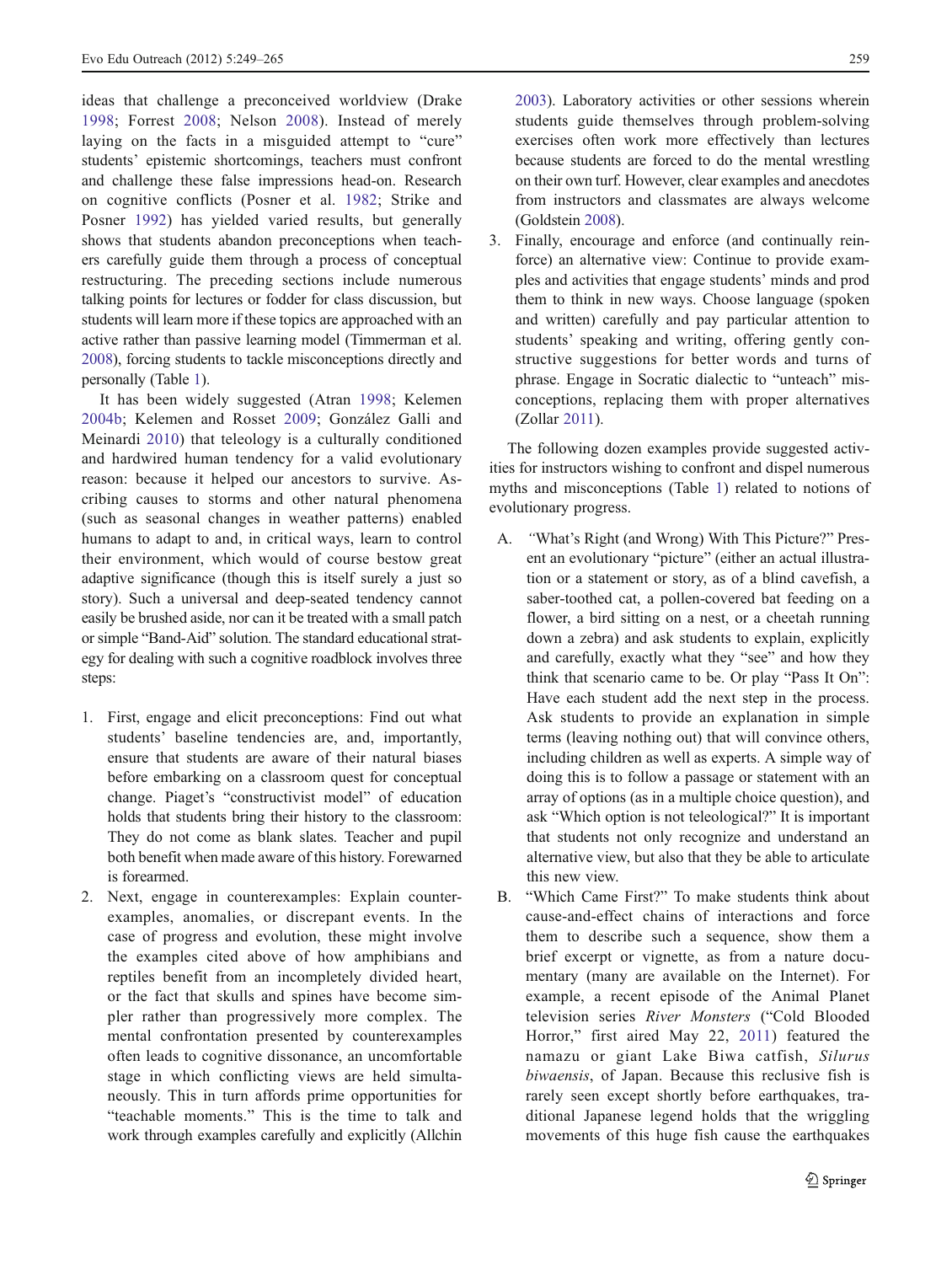| Symptom                                                                                                                      | Problem                                                                              | Possible solution                                                                                                                                                                  | Suggested activity              |  |  |
|------------------------------------------------------------------------------------------------------------------------------|--------------------------------------------------------------------------------------|------------------------------------------------------------------------------------------------------------------------------------------------------------------------------------|---------------------------------|--|--|
| Students think newer always<br>equals better                                                                                 | "Parade of progress" view<br>of evolutionary history<br>and evolutionary process     | Explain that all living taxa are equally<br>evolved; some look like "living fossils"<br>and others appear complex, but all<br>are equally distant from first ancestor              | C, D, E, F, G, J                |  |  |
| Students see evolution as working<br>toward a planned goal or purpose                                                        | Students retain a<br>teleological view                                               | Try to get students to think and communicate<br>in terms of teleonomic (non-goal-driven)<br>processes and explanations                                                             | A, B, C, H                      |  |  |
| Students see organisms "getting a<br>little better with each succeeding<br>generation"                                       | Students retain a<br>Lamarckian worldview                                            | Make clear that organisms seek to survive<br>and reproduce, but do not strive to or<br>need to become perfect                                                                      | A, C, I, J, K                   |  |  |
| Students refer to "higher"<br>and "lower" life forms                                                                         | Students retain an<br>Aristotelian view of the<br>Great Chain of Being               | Explore the theory and practice of systematics<br>from a cladistic viewpoint, not a classical one<br>(making clear how these schools of thought differ)                            | D, E, H                         |  |  |
| Students believe evolution<br>results in perfection                                                                          | Fallacy of optimal design                                                            | Demonstrate imperfections in humans and<br>other organisms (e.g., vestigial structures),<br>explaining how existing features are modified                                          | C, D, I, J                      |  |  |
| Students confuse function<br>with purpose                                                                                    | Teleological thinking<br>and conventions of<br>communication                         | Explain, for example, that there are other<br>ways to pump blood than a heart and<br>other ways to fly than a wing.                                                                | A, K                            |  |  |
| Students see humans as culminating<br>pinnacle or end point of evolution                                                     | Cultural and intuitive<br>(hardwired) views<br>of teleology and<br>human superiority | Explain importance of chance events in<br>evolution (e.g., mass extinctions). What<br>would happen if we "rolled back the tape"?<br>Might dolphins be superior to us in some ways? | D, E, F, H, J                   |  |  |
| Students think all change is adaptive                                                                                        | Adaptationist program<br>(Spandrels of San Marco)                                    | Show that many features of organisms are<br>neutral or non-adaptive; some are historical<br>artifacts, others involve genetic linkage                                              | D, E, G, J, K                   |  |  |
| Students believe all features evolve<br>at the same progressive rate                                                         | Fallacy of missing links                                                             | Replace notion of missing links with concept<br>of mosaic evolution (each species as blend<br>of old and new).                                                                     | E, F, G, I                      |  |  |
| Students think evolution works to<br>fulfill the needs and desires of<br>organisms                                           | Fallacy of mutation<br>on demand                                                     | Make clear the random vs. non-random<br>(directed) elements of processes of variation,<br>selection, and inheritance                                                               | A, C, K                         |  |  |
| Students confuse proximate<br>and ultimate causes                                                                            | Confusion of teleonomy<br>and teleology                                              | Have students carefully work out precise<br>chain of causal mechanisms, as of<br>hormonal and neural controls of behavior                                                          | B, C, I, K                      |  |  |
| Class discussions generate more<br>heat than light; students are<br>uncomfortable "airing out"<br>views in classroom setting | Discussions of progress<br>(or lack thereof) unsettling<br>and "hit close to home"   | Writing assignments (essays, reading journals)<br>offer non-threatening, non-confrontational means<br>to contemplate and discuss difficult ideas                                   | All activities,<br>especially L |  |  |

<span id="page-11-0"></span>

|                                                | Table 1 Suggested strategies to recognize and address student difficulties in understanding that evolution is not an inevitable march of progress, |  |  |  |  |  |
|------------------------------------------------|----------------------------------------------------------------------------------------------------------------------------------------------------|--|--|--|--|--|
| with codes for activities outlined in the text |                                                                                                                                                    |  |  |  |  |  |

to occur. The TV show documented the highly sensitive barbels and other sensory systems of the namazu, suggesting that instead of causing the quakes, it was merely sensing seismic tremors before people became aware of them. In other words, the fish's rare and sudden appearance near the surface of the lake was an effect rather than a cause of the quake.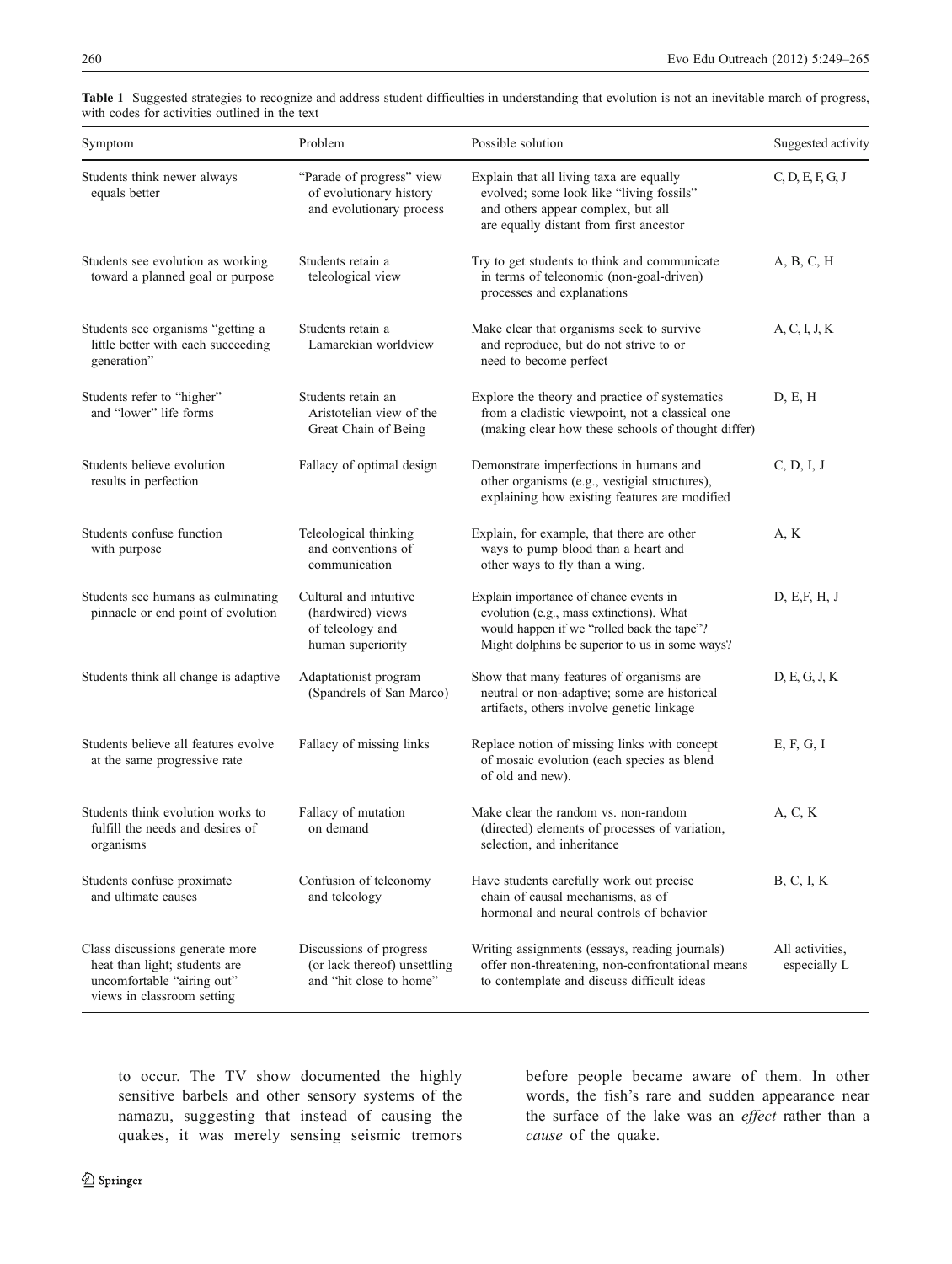- C. "Less Talking, More Doing" Following the old Hollywood dictum "Don't say what you can show," cut the expository lecture and instead have students do a simulation to learn the algorithmic, step-wise nature of natural selection (Young and Young [2003](#page-16-0); Smith [2010\)](#page-16-0). Numerous free shareware simulations are readily available and easy to find online; these involve generation of variation and presentation of different evolutionary outcomes (according to different parameters of mutation, selection, etc.) by computer. An alternative is to conduct hands-on simulations that involve students throwing dice or using a spinner to create random results in organisms and environments. Cannus stannous, a simulation involving tin cans insulated against heat and cold (provenance unknown; learned about from Dr. Douglas Allchin via Dr. Bill George of Georgetown Day School), involves pretend organisms adapting to local conditions, including other organisms, to dispel notions of progressive evolutionary advancement.
- D. "Perfect Imperfection?" Have students try to come up with as many organismal imperfections (in humans and other species) as they can name. These might include but are not necessarily limited to vestigial structures. Why do we get hiccups and "goose bumps" (Shubin [2008\)](#page-16-0)? Ask students to explain imperfect features. Might they be due to historical holdover, genetic linkage, or developmental mechanisms (e.g., canalization)? Discuss scientific and philosophical differences between preordained and stochastic, contingent events, and their implications for evolution. Ask students to explain the key differences between ontogenetic development during the lifespan of a single entity (along an expected path) vs. phylogenetic evolution of a lineage over multiple generations. Note that if evolutionary change truly were progressive, life could be said to develop instead of evolving (Werth [2005](#page-16-0); Chorost [2012](#page-14-0)).
- E. Fun with Fossils: Examine the diversity of dinosaurs or other extinct taxa, including pterosaurs and marine reptiles, and distinguish forms that occur earlier in the fossil record with those that appear later. What trends can be noted? Are the more recent forms consistently larger and more complex, and if so in what ways? Why did some complex forms go extinct long before "simpler" dinosaurs appeared? Why do crocodilians look so primitive today, when ancient crocodiles displayed "derived" forms (some giant, others slim, erect, and fastrunning)? In general, ask students to consider in what ways the fossil record does and does not support the concept of evolution as a straight line of increasing progress or complexity.
- F. Fun with Living Fossils: Examine "living fossils" of plants and animals that persist despite changing little in appearance from forms that appeared hundreds of millions of years ago in the fossil record. These include many invertebrate (horseshoe crab, chambered nautilus) and vertebrate animals (lamprey, coelacanth, echidna) and plants (ginkgo, cycad, whisk fern). Why are these taxa still around, and why have they not changed morphologically? In fact, aren't many basic forms (jellyfish, earthworms, bacteria) in a sense "living fossils"? What does this tell us about whether evolution is progressive?
- G. Protein Evolution: Ask students to consider how the molecular clock demonstrates a relatively constant rate of nucleotide base changes, in coding as well as junk DNA sequences. If biological molecules and similar levels of biological organization are subject to the same forces of evolution as whole organisms (leaving aside the contentious issue of levels of selection), why have some conservative molecules that arose early in evolution not gotten progressively "better" or more complex? Why do all life forms share the same kinds of nucleic acids, along with cytochromes and other basic, membrane-bound metabolic enzymes? Have genomes gotten larger or more complex in "higher" organisms? How can organisms appear to get more complex on the outside without a corresponding increase in "progress" on the inside?
- H. Alien Evolution: Think about the extraterrestrial aliens commonly depicted in science fiction movies, television shows, and books. Why are they almost always presented as large-brained, bipedal humanoids like us? Given new capabilities of computer-generated imagery, such aliens no longer need rely on human actors in rubber suits and makeup. What does this tell us about our preconceptions of what intelligent life "should" look like? If we are to find life on Mars or elsewhere, how will it most likely appear? This is another way or "rolling the tape," à la Gould's Wonderful Life thought experiment ([1989](#page-15-0)).
- I. Faunal Interchanges and Invasive Alien Species: Consider biogeographic distributions, as of flightless birds on different continents, or of marsupial mammals. Why are they found where they are? What does this tell us about which species are "better" or "worse" or "more" or "less" evolved? What happened during the Great Faunal Interchange (Webb [1976\)](#page-16-0) when North and South America finally became connected during the Pliocene Epoch? Significantly, what happened before this interchange? If some species were inferior (rather than new and improved), why did they not evolve or get outcompeted earlier? Why did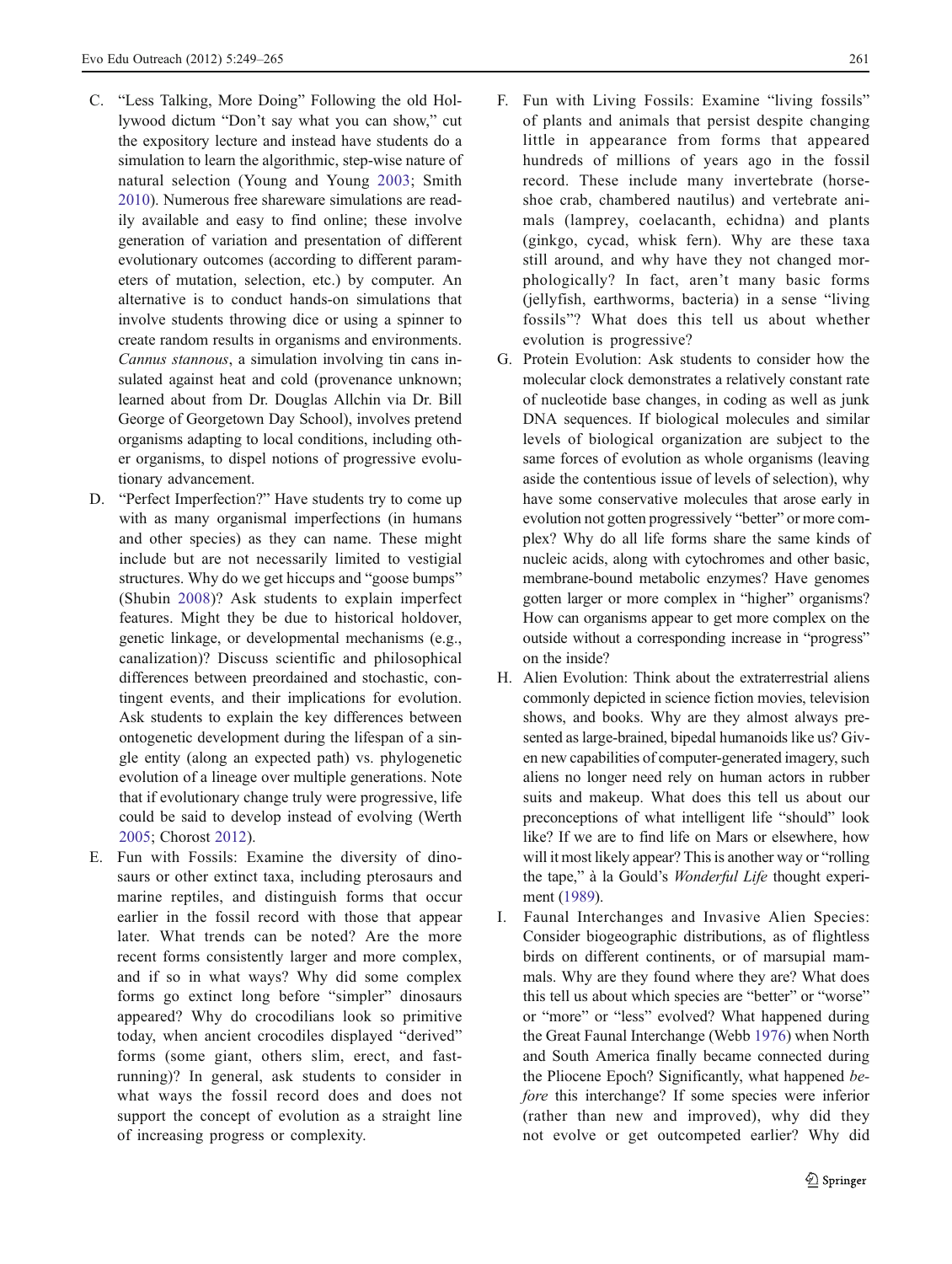marsupials diversify in and "take over" Australia if placental mammals are a newer and better link on the evolutionary chain of progress? What happens today when an invasive species (kudzu, zebra mussels, snakehead fish) ends up in a new habitat? What does this tell us about the native species that preexisted in this habitat—were they inferior? If so, why did they not improve?

- J. Emphasize Connections: Relate Evolution to Ecology: Students have no trouble understanding or accepting the message that no life exists in isolation: Because all life is connected, all living things evolve together. A focus on coevolution helps drive this point home. Darwin can be seen as the founder of ecology, for he saw that populations change over generations as a result of underlying inherited change, which in turn results in large part from organisms interacting with each other and their environment. Long before "ecology" existed, Darwin recognized the importance of niches, character displacement, and resource partitioning in avoiding competition. At the same time, he understood that the pattern and process of evolution links all species together, not merely in a systematic tree of life joined by common ancestry, but as players in living ecosystems (like actors on a stage). To reinforce the message that humans did not evolve as a "higher" species once other organisms were done evolving, make clear that humans continue to evolve in conjunction with bacteria, lice, and other species. Present ideas and findings in evolutionary medicine; show that parasites and diseases continue to evolve with us (Ewald [1994](#page-15-0)).
- K. Relate Notions of Progress to the Nature of Science: Once again, as educators we must at the very least choose words carefully (Kugler [2002;](#page-15-0) Thompson [2008\)](#page-16-0). It is possible that the future has already been written, like the three fates of Greek mythology who measure and snip each thread of life at its start. And yet, like the equally possible hypothesis that the sky is blue because it is God's favorite color, this is not a testable, falsifiable proposition, and so it has no place in science. People tend to think non-scientifically (especially teleologically; Kelemen [2004b\)](#page-15-0), which though understandable is not acceptable in the science classroom. Our first and most important task as science educators is explaining what does and does not constitute science. We cannot take this for granted. Exercises or demonstrations on the nature of science (Nickels et al. [1996](#page-15-0); Rutledge and Warden [2000](#page-16-0); Farber [2003;](#page-15-0) Lombrozo et al. [2008\)](#page-15-0), including gadgets or "black box" set-ups with mechanical mysteries that students must figure out, go a long way toward showing cause-and-effect relationships and the roles of purpose

and design in organismal complexity (Mead and Scott [2010a,](#page-15-0) [b](#page-15-0)). The ENSI website is a lush source of ideas, as are the Understanding Evolution and Understanding Science websites run by the University of California (Berkeley) Museum of Paleontology.

Also, rather than teaching many lines of evidence for evolution (as presented in many biology texts), ask students instead what could constitute evidence contrary to evolution. What empirical evidence exists, or might exist, that might cause scientists to rethink their support for evolution? It is easy to find multiple lines of consilient evidence supporting evolution. Social and religious objections notwithstanding, no legitimate evidence contradicts the factual nature of evolution.

L. In Confronting the Bugbear of Progress, Stress that Science Does Not Directly Oppose Religion: Sadly, there remains in the minds of many students confusion about whether evolution is merely one of many equally valid views or if it is scientific "truth." Education for most students comes at a time when still impressionable but maturing minds begin to confront competing ideas more openly and objectively. Students should evaluate claims by assessing evidence and judging the motives of those who offer competing claims. They should look for appeals to reason rather than emotion. We would all do well to follow the dictum of Hume [\(1748](#page-15-0)), who asserted that the "wise man proportions his belief to the evidence." Warning stickers placed on biology texts admonishing students to "keep an open mind" therefore present a valuable, teachable moment.

Most of all, teachers of science must be careful to adopt a conciliatory tone and not attack deeply seated beliefs which fall outside the purview of science (Meadows et al. [2000;](#page-15-0) Lovely and Kondrick [2008](#page-15-0); Scott and Branch [2009](#page-16-0)). Notions of progress are linked in many students' minds with deeply cherished worldviews. As Darwin wrote in Descent of Man [\(1871\)](#page-14-0), "A belief in all-pervading spiritual agencies seems to be universal." Added E.O. Wilson in Consilience [\(1998\)](#page-16-0): "The human mind evolved to believe in the gods. It did not evolve to believe in biology." The evolution vs. religion battle as commonly presented is a false dichotomy, but regardless of whether one accepts the oft-repeated claim that it is possible for evolutionary thinkers to be deists (Gould [1999;](#page-15-0) Ruse [2000a;](#page-16-0) Collins [2006;](#page-14-0) Miller [2007\)](#page-15-0) or thinks such reconciliation and accommodation is impossible (Coyne [2009](#page-14-0)), we must recognize that scientific findings are often counterintuitive and thus difficult to comprehend without concerted effort and perhaps a fundamental change in worldview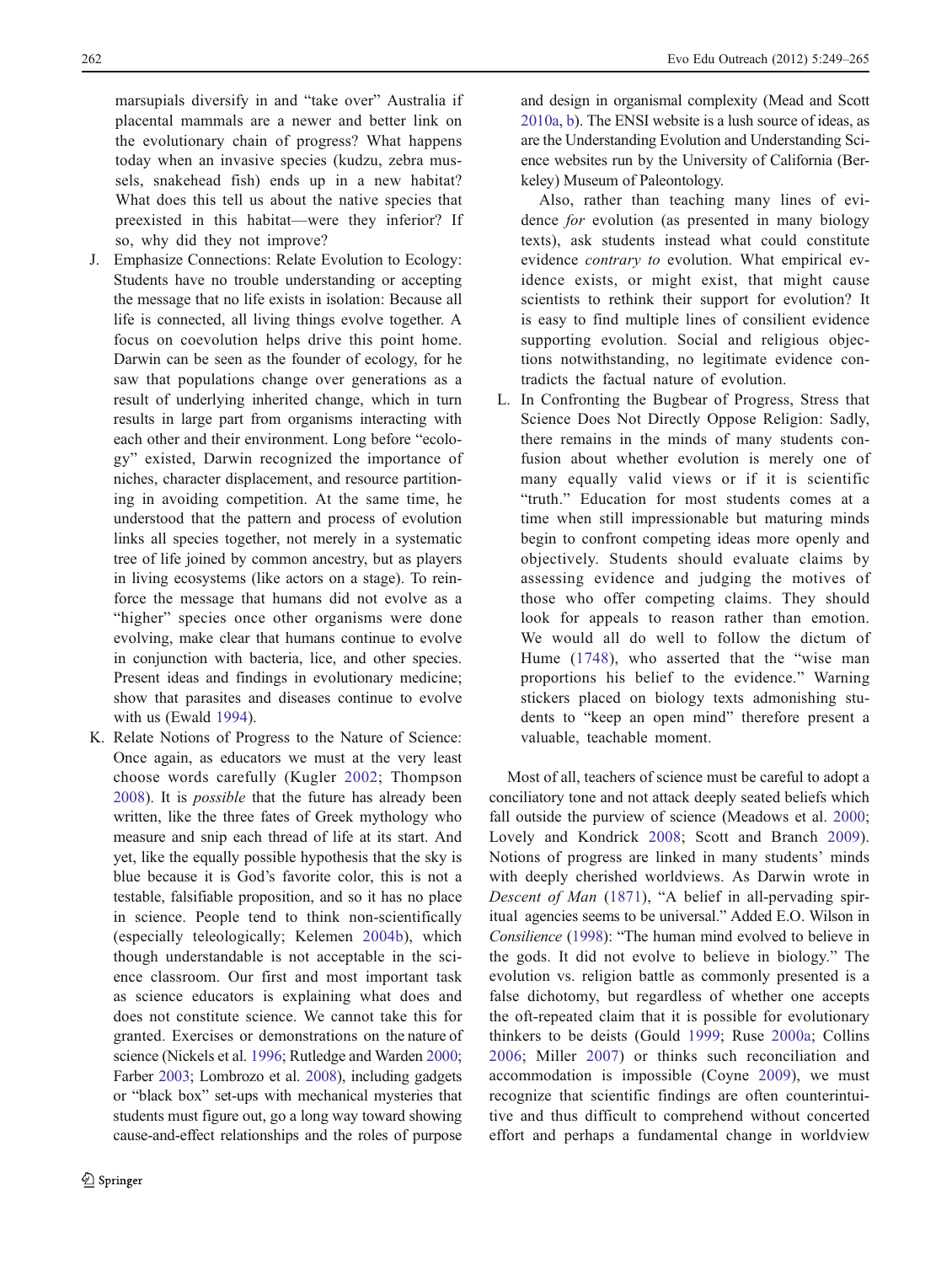<span id="page-14-0"></span>(Meadows et al. [2000;](#page-15-0) Dawkins [2006](#page-15-0); Wolpert [2006](#page-16-0); Richards [2008](#page-16-0)). On the topic of progress and directionality in evolution, as with any discussion in science, it is always reasonable to ask students to examine their basic scientific comprehension without undermining or even poking into their personal beliefs.

## Conclusions

Twenty years of teaching have taught me that some students who acknowledge the factual nature of evolution hold misconceptions from what they have heard, read, or been mistaught (McComas [1997](#page-15-0)). Teachers must begin with the basics, explaining that individual organisms do not evolve and outlining the steps by which populations do evolve. They should explain, for example, that the Second Law of Thermodynamics does not apply to open systems (like Earth), that it is possible to gain objective, empirical evidence about past events (Cooper 2002, 2004), and that punctuated equiibria and gradual evolutionary change can both occur—it is not a contradictory, "either-or" dichotomy. I am sure each educator could add myths and misconceptions to the list presented here. I recommend Ernst Mayr's What Evolution Is [\(2001](#page-15-0)) as a superb resource for students and instructors alike. Table [1](#page-11-0) lists strategies proven to be successful (Werth [2009](#page-16-0)) in changing student attitudes and effecting real change in the classroom.

Proper teaching often means "unteaching" a lot of misinformation. The best teachers recognize roadblocks faced by students. We cannot eliminate all such hurdles, but we can help guide students over and around them by teaching clearly and explicitly. Yes, the easiest way to avoid the pitfall of progress—or indeed any trap—is not to fall into it in the first place, but that is an unrealistic expectation considering our ingrained predisposition for teleological thinking. We can't help recognizing order and thinking about purpose and causality (Carroll 2001; Zeigler [2008](#page-16-0)). We tend to see ourselves as an endpoint of creation and often view other organisms as imperfect creatures that have not ascended to our pinnacle. Finally, we tend to see any change as an improvement and, in the natural world as in the consumer market, any adjustment as a progressive, sensible change. The theme of progress and teleological thinking pops up in many places, and it helps to stamp out or pour water upon as many of these fires as you can find. By stepping carefully and tackling students' misconceptions and apprehensions, we can, like Middlemarch's Arthur Brooke, brag about sure and steady progress—if not as evolving organisms, then at least as effective educators. The strategies presented in this paper offer tried-and-true solutions for climbing out of, and then navigating around,

the very deep, very dark, but not inescapable pitfall of progress.

## References

- Allchin D. Scientific myth-conceptions. Sci Educ. 2003;87:329–51.
- Allchin D. A more fitting analogy: how does one aptly characterize natural selection? Am Biol Teach. 2007;69(3):174–6.
- Allcock J. The Triumph of Sociobiology. New York: Oxford; 2001.
- Alles D. The nature of evolution. Am Biol Teach. 2005;67(1):7–10.
- Animal Planet. Cold blooded horror. River Monsters. 2011.
- Ariew A. Ernst Mayr's "ultimate/proximate" distinction reconsidered and reconstructed. Biol Philos. 2003;18(4):553–65.
- Atran S. Folk biology and the anthropology of science: cognitive universals and cultural particulars. Behav Brain Sci. 1998;21:547– 69.
- Ayala F. Teleological explanations in evolutionary biology. Philos Sci. 1970;37:1–15.
- Barash D. Male response to apparent female adultery in the mountain bluebird: an evolutionary interpretation. Am Nat. 1976;110:1097– 101.
- Bardapurkar A. Do students see the "selection" in organic evolution? A critical review of the causal structure of student explanations. Evol Educ Outreach. 2008;1:299–305.
- Barrick J, Yu D, Yoon S, Jeong H, Oh T, Schneider D, Lenski R, Kim J. Genome evolution and adaptation in a long-term experiment with Escherichia coli. Nature. 2009;461:1243–7.
- Bartov H. Teaching students to understand the advantages and disadvantages of teleological and anthropomorphic statements in biology. J Res Sci Teach. 1978;15:79–86.
- Blitz D. Emergent evolution: qualitative novelty and the levels of reality. Dordrecht: Kluwer; 1992.
- Bradbury R. A sound of thunder. New York: Collier's; 1952.
- Buschbeck E, Friedrich M. Evolution of insect eyes: tales of ancient heritage, deconstruction, reconstruction, remodeling, and recycling. Evol Educ Outreach. 2008;1(4):448–62.
- Carroll S. Chance and necessity: the evolution of morphological complexity and diversity. Nature. 2001;409:1102–9.
- Carroll S. Endless forms most beautiful: the new science of evo devo and the making of the Animal kingdom. New York: Norton; 2006.
- Chaisson E. Energy rate density as a complexity metric and evolutionary driver. Complexity. 2011;16(3):27–40.
- Chorost M. One-way evolution. The ladder of life makes a comeback. New Sci. 2012;2848:35–7.
- Collins F. The language of God: a scientist presents evidence for belief. New York: Free Press; 2006.
- Conway Morris S. Life's solution: inevitable humans in a lonely universe. Cambridge: Cambridge University Press; 2003.
- Cooper R. Scientific knowledge of the past is possible. Am Biol Teach. 2002;64(6):427–32.
- Cooper R. How evolutionary biologists reconstruct history: patterns and processes. Am Biol Teach. 2004;66(2):101–8.
- Coyne J. Seeing and believing: the never-ending attempt to reconcile science and religion, and why it is doomed to fail. The New Republic online, post date Wednesday, February 4, 2009.
- Darwin C. On the origin of species. London: John Murray; 1859.
- Darwin C. The descent of man. London: John Murray; 1871.
- Dawkins R. God's utility function. Sci Am. 1995;273(6):80–5.
- Dawkins R. Climbing Mount Improbable. New York: Norton; 1996.
- Dawkins R. Human chauvinism and evolutionary progress. In: Dawkins R, editor. A devil's chaplain. New York: Houghton Mifflin; 2003. p. 206–17.
- Dawkins R. The ancestor's tale. New York: Houghton Mifflin; 2004.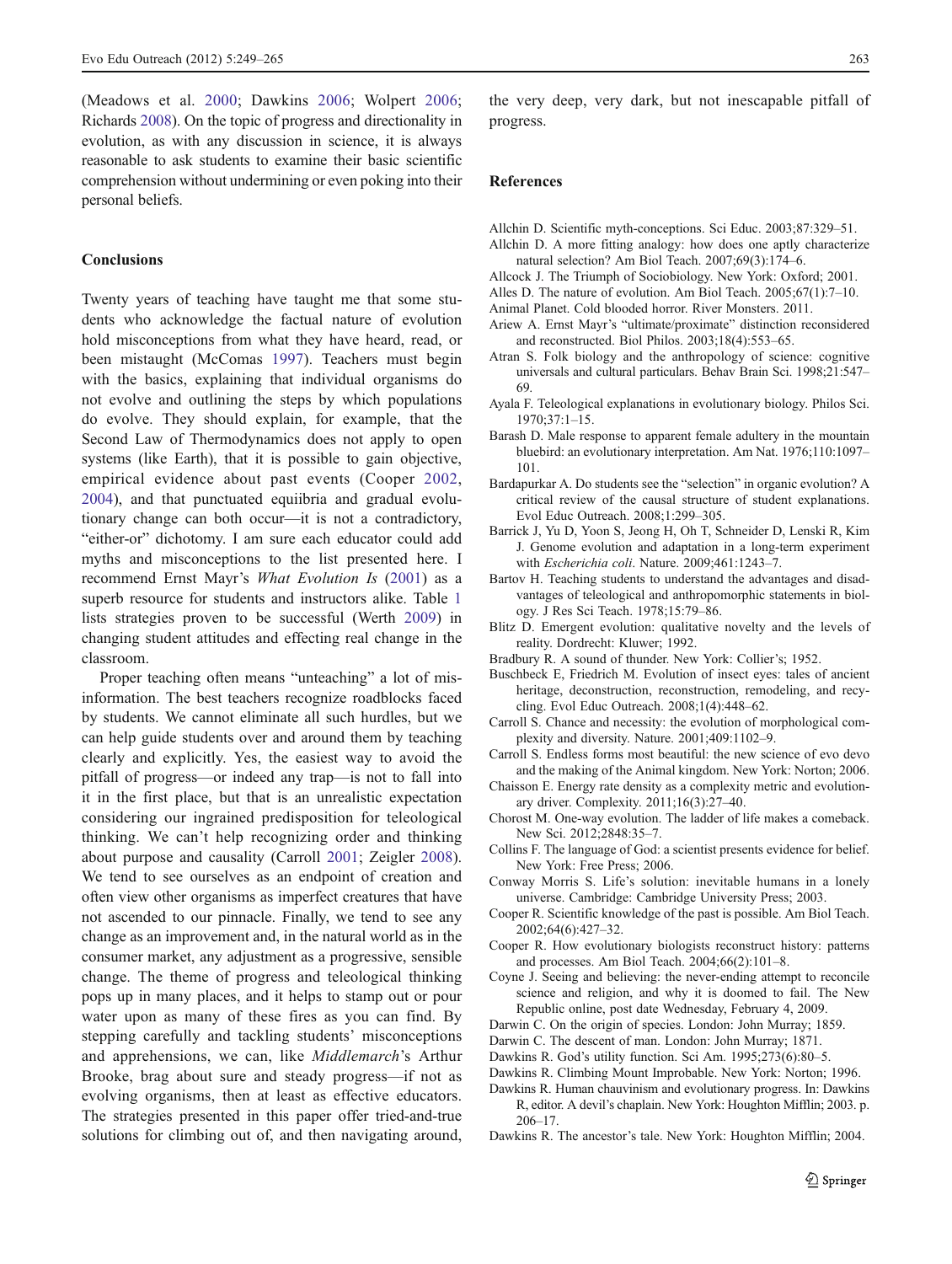- <span id="page-15-0"></span>Dawkins R. The God delusion. New York: Houghton Mifflin; 2006.
- Dennett D. Darwin's dangerous idea: evolution and the meanings of life. New York: Simon & Schuster; 1995.
- Desmond A. Huxley: from devil's disciple to evolution's high priest. New York: Basic Books; 1997.
- Desmond A, Moore J. Darwin: the life of a tormented evolutionist. New York: Norton; 1994.
- Discovery Channel. The future is wild. 2004.
- Dixon D. After man: a zoology of the future. New York: St. Martin's; 1981.
- Dixon D. The new dinosaurs: an alternative evolution. Topsfield: Salem House; 1988.
- Drake S. Creating integrated curriculum: proven ways to increase student learning. Thousand Oaks: Corwin; 1998.
- Eliot G. Middlemarch. London: John Blackwood; 1871.
- Ewald P. Evolution of infectious disease. New York: Oxford; 1994.
- Farber P. Teaching evolution & the nature of science. Am Biol Teach. 2003;65(5):347–54.
- Forrest B. Still creationism after all these years: understanding and counteracting intelligent design. Integr Comp Biol. 2008;48 (2):189–201.
- Geher G, Crosier B, Dillon H, Chang R. Evolutionary psychology's place in evolutionary studies: a tale of promise and challenge. Evol Educ Outreach. 2011;4:11–6.
- Goldstein A. Evolution by example. Evol Educ Outreach. 2008;1:165– 71.
- González Galli L, Meinardi E. The role of teleological thinking in learning the Darwinian model of evolution. Evol Educ Outreach. 2010;4(1):145–52.
- Gould S. Sociobiology: the art of storytelling. New Sci. 1978;80:530– 3.
- Gould S. The panda's thumb: more reflections in natural history. New York: Norton; 1980.
- Gould S. Of kiwi eggs and the Liberty Bell. Nat Hist. 1986;95(11):20–9.
- Gould S. Wonderful life: the burgess shale and the nature of history. New York: Norton; 1989.
- Gould S. Rocks of ages: science and religion in the fullness of life. New York: Ballantine; 1999.
- Gould S. The structure of evolutionary theory. Cambridge: Belknap/ Harvard; 2002.
- Gould S, Lewontin R. The spandrels of San Marco and the Panglossian paradigm: a critique of the adaptationist programme. Proc R Soc Lond B. 1979;205(1161):581–98.
- Gregory T. Evolutionary trends. Evol Educ Outreach. 2008a;1:259–73.
- Gregory T. The evolution of complex organs. Evol Educ Outreach. 2008b;1(4):358–89.
- Gregory T. The argument from design: a guided tour of William Paley's Natural Theology (1802). Evol Educ Outreach. 2009a;2:602–11.
- Gregory T. Understanding natural selection: essential concepts and common misconceptions. Evol Educ Outreach. 2009b;2:156–75.
- Hill R, Wyse G, Anderson M. Animal physiology. 2nd ed. Sunderland: Sinauer; 2008.
- Hume D. An enquiry concerning human understanding. Oxford: Clarendon; 1748.
- Jirtle R, Skinner M. Environmental epigenomics and disease susceptibility. Nat Rev Genet. 2007;8(4):253–62.
- Jungwirth E. The problem of teleology in biology as a problem of biology-teacher education. J Biol Educ. 1975;9(6):243–6.
- Kardong K. Vertebrates: comparative anatomy, function, evolution. 5th ed. New York: McGraw Hill; 2008.
- Kelemen D. The scope of teleological thinking in preschool thinking. Cognition. 1999;70:241–72.
- Kelemen D. British and American children's preferences for teleofunctional explanations of the natural world. Cognition. 2003;88:201–21.
- Kelemen D. Are children "intuitive theists"? Psychol Sci. 2004a;27:295– 301.
- Kelemen D. Counterintuition, existential anxiety, and religion as a byproduct of the designing mind. Behav Brain Sci. 2004b;27:739– 40.
- Kelemen D, Rosset E. The human function compunction: teleological explanation in adults. Cognition. 2009;111:138–43.
- Kelly K. What technology wants. New York: Viking; 2010.
- Kingsolver J, Koehl M. Aerodynamics, thermoregulation, and the evolution of insect wings: differential scaling and evolutionary change. Evolution. 1985;39:488–504.
- Kipling R. Just so stories for little children. London: Macmillan; 1902.
- Kirschner M, Gerhart J. The plausibility of life: resolving Darwin's dilemma. New Haven: Yale; 2005.
- Kugler C. Darwin's theory, Mendel's laws: labels & the teaching of science. Am Biol Teach. 2002;64(5):341–51.
- Kumala M. A natural history of you. Evol Educ Outreach. 2010;3:532–8.
- Lennox J. Darwin was a teleologist. Biol Philos. 1993;8:409–21.
- Lenski R. Evolution in action: a 50,000 generation salute to Charles Darwin. Microbe. 2011;6:30–3.
- Lieberman D. The evolution of the human head. Cambridge: Belknap (Harvard); 2011.
- Lombrozo T, Thanukos A, Weisberg M. The importance of understanding the nature of science for accepting evolution. Evol Educ Outreach. 2008;1:290–8.
- Lovely E, Kondrick L. Teaching evolution: challenging religious preconceptions. Integr Comp Biol. 2008;48(2):164–74.
- Mayr E. Proximate and ultimate causations. Biol Philos. 1993;8(1):93– 4.
- Mayr E. What evolution is. New York: Basic Books; 2001.
- McComas W. The discovery and nature of evolution by natural selection: misconceptions and lessons from the history of science. Am Biol Teach. 1997;59(8):492–500.
- McLennan D. The concept of co-option: why evolution often looks miraculous. Evol Educ Outreach. 2008;1:247–58.
- McShea D. Complexity and evolution: what everybody knows. Biol 7 Phil. 1991;6:303–24.
- McShea D. Evolutionary change in the morphological complexity of the mammalian vertebral column. Evolution. 1993;47(3):730–40.
- McShea D. Perspective: metazoan complexity and evolution: is there a trend? Evolution. 1996;50(2):477–92.
- McShea D. The minor transitions in hierarchical evolution and the question of a directional bias. J Evol Biol. 2001;14:502–18.
- McShea D, Brandon R. Biology's first law: the tendency for diversity and complexity to increase in evolutionary systems. Chicago: Chicago; 2010.
- Mead L. Transforming our thinking about transitional forms. Evol Educ Outreach. 2009;2:310–4.
- Mead L, Scott E. Problem concepts in evolution part I: purpose and design. Evol Educ Outreach. 2010a;3:78–81.
- Mead L, Scott E. Problem concepts in evolution part II: cause and chance. Evol Educ Outreach. 2010b;3:261–4.
- Meadows L, Doster E, Jackson D. Managing the conflict between evolution and religion. Am Biol Teach. 2000;62(2):102–7.
- Meikle W, Scott E. Why are there still monkeys? Evol Educ Outreach. 2010;3:573–5.
- Miller K. Finding Darwin's God: a scientist's search for common ground between God and evolution. New York: Harper; 2007.
- Nelson C. Teaching evolution (and all of biology) more effectively: strategies for engagement, critical reasoning, and confronting misconceptions. Integr Comp Biol. 2008;48(2):213–25.
- Nickels M, Nelson C, Beard J. Better biology teaching by emphasizing evolution & the nature of science. Am Biol Teach. 1996;58(6):332–6.
- Petto A, Mead L. Misconceptions about the evolution of complexity. Evol Educ Outreach. 2008;1:505–8.